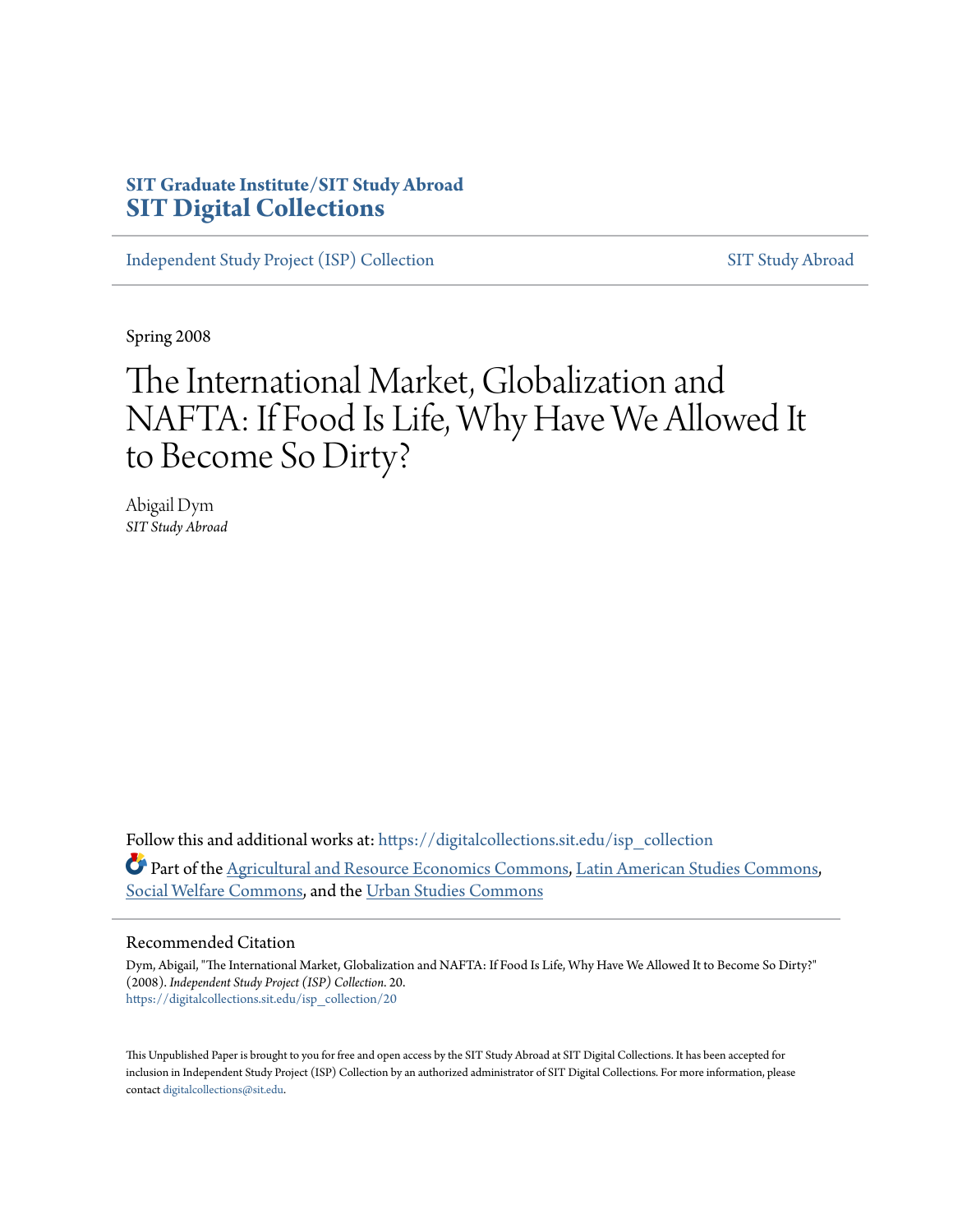#### *First Thoughts, Decision Making and Methodology*

I began my ISP planning to focus on urban agriculture as an extension of food sovereignty in the city of Oaxaca in order to better understand it as a movement in terms of its influences and future goals as well as its current applications in the city. Urban agriculture is an alternative way of living and viewing modern urban life where, today, over half of the world's population lives. Though agriculture is often associated with the countryside, urban agriculture is a feasible and increasingly necessary alternative that can create for us a new image as to where food is grown and shared. It is a part of the overall response to modern methods of food production, consumption and distribution, which are today influenced by top-down pressures of the international market that have rendered us passive consumers, unaware of the origins or contents of our food. With this background knowledge, I had hoped to learn more about the application of urban agriculture specifically in Oaxaca, Mexico as integral to *la lucha para autosuficiencia*.

However, after a frustrating first week of investigation, limited findings and a persuasive meeting with my advisors, I realized that though urban agriculture does exist as a growing force in Oaxaca City, it remains but a young initiative that would not provide me with sufficient information to address overall issues of food sovereignty. I recognized that the underlying mission of urban agriculture as an alternative to food dependency on governmental and transnational powers is shared by numerous organizations and individuals throughout Oaxaca and beyond. Thus, I have devoted my 2008 spring semester ISP investigation to learning about the alternative routes pursued by a variety of initiatives whose members have dedicated their time and energies to creating and promoting sustainable alternatives to the current dominant, international system of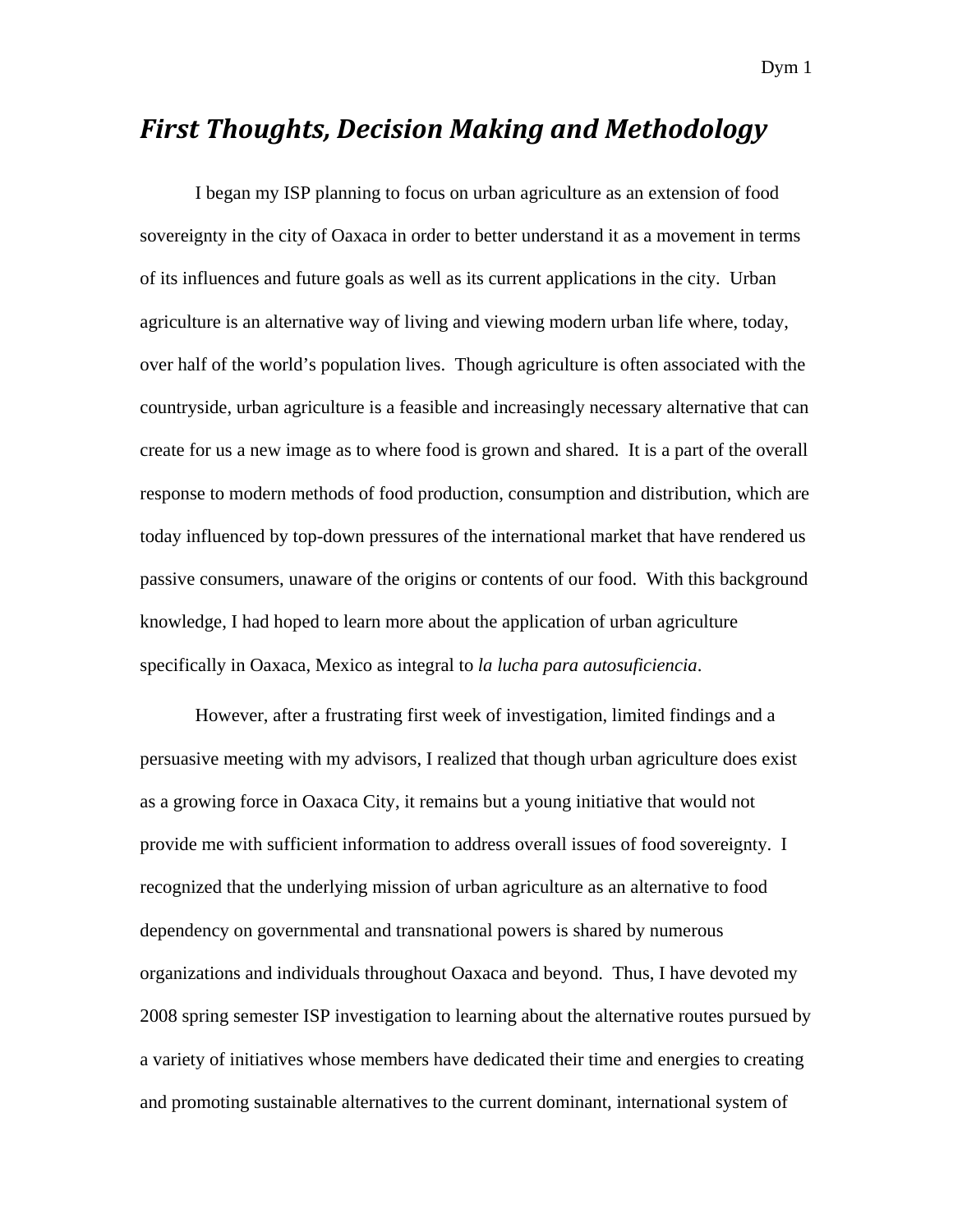agriculture that is destroying local culture, techniques and human health. Together, they have proven a widely-shared determination to create a healthier, more sustainable and self-reliant Oaxaca in the name of that which unifies them all: the overall search food sovereignty.

As we have learned during this semester as part of SIT´s Oaxaca, Mexico: Grassroots Development and Social Change program, people and groups throughout Oaxaca are working to change unjust political, social, economic and environmental realities in which they find themselves, often due to outside forces. My strong interest in agriculture stems from the reality that all people must eat food for survival, yet many activist groups forget to include the fight for food sovereignty as integral to breaking our dependence on international powers. Today's  $21<sup>st</sup>$  century food system, driven by the whim of a small elite in control of the transnational seed and soil business, does not acknowledge locally appropriate and historically accurate and important methods and types of food production in its highly detrimental, neoliberal agenda. Indeed,

the failure to address the sustainability of food systems…reflects the way in which agriculture has been viewed in Latin America, and the dominant role of the industrial and urban sectors within the policy debates that have taken place dur[i](#page-41-0)ng the last 30 years  $\frac{1}{1}$ 

I took this ISP time to discover through interviews, observation and participation why the importance of sustainable local food systems has been largely ignored and what alternative actions are being taken to address this dire problem in the Oaxaca City.

My study of this topic has depended on the willingness of directors of organizations, teachers, and individuals to share with me their time, knowledge and unhindered passion about creating sustainable communities and growing organic agriculture throughout Oaxaca. Talking to self-starters of individual agricultural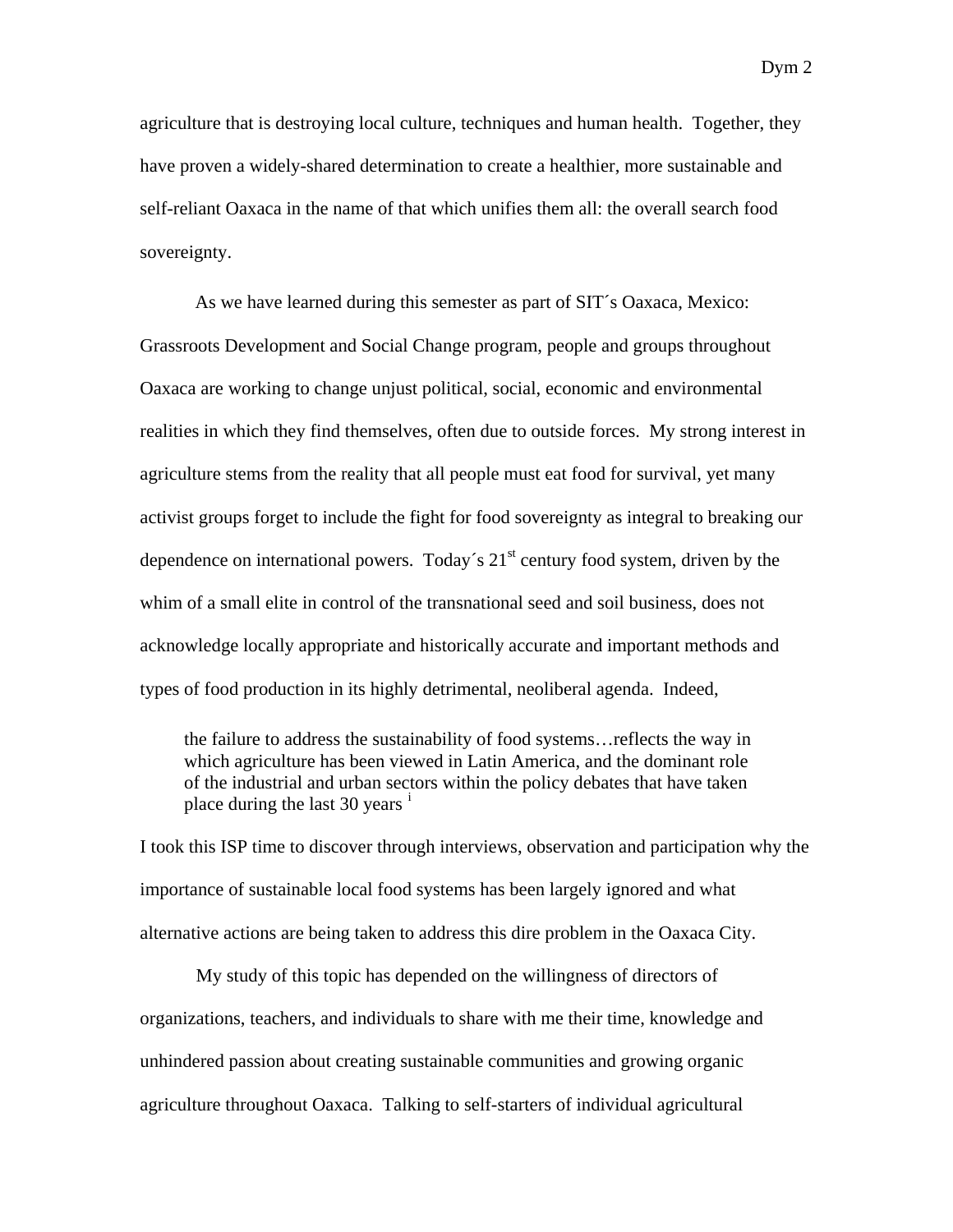initiatives as well as working directly with organic food production and its preparation and sale at an organic market was integral in furnishing me with a well-rounded view of organic agriculture from the perspective of both consumer and producer. I also found it easy and logical to expand my topic of local food sovereignty and place it in an international context after learning from nearly every participant that their efforts to create local alternatives were in direct response to the oppressive global food system. Secondary sources helped to enhance my discussion of international realities and statistics and conversations with my advisor helped to ground me to better understand my role in my ISP and in the food justice movement as a whole.

 Overall, I found this project to be an incredibly enjoyable and challenging experience. While I am accustomed to spending hours in the library reading about people and experiences, the nature of the ISP forced me to get out onto the streets and into the dirt (often literally), speaking directly with individuals rather than learning about them. I would have liked to have had more time to devote to volunteering with Val and Adriana on their land, learning about production processes and speaking with their workers about their personal experiences with and beliefs toward agriculture in Oaxaca and globally. Additional time too would have allowed me to visit and perhaps volunteer with organizations like ITT, INSO, or even CICEANA in Mexico City, an urban agriculture initiative. Also, if I were to add something else to my experience, I would have liked to have worked with a peer interested in the same topic. Perhaps together we could have shared ideas and observational opinions that may have broadened my own perspective.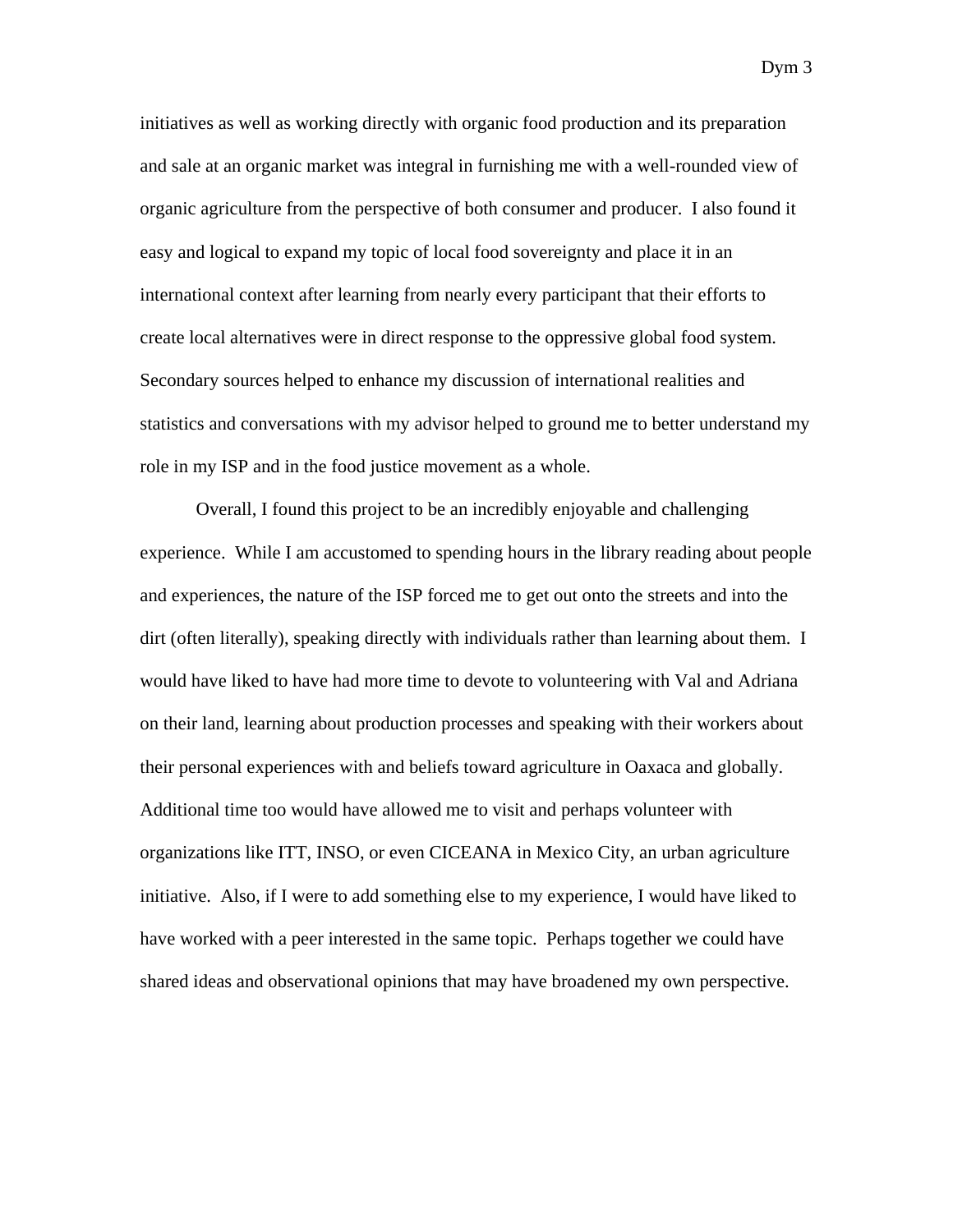To be sure, the nature of this topic and my growing interest in it requires years of investigation; this ISP has helped me to take the first steps in research and discovery that I hope will lead to future projects and experiences in the field of alternative agriculture as we all fight for food sovereignty.

#### *The International Market, Globalization and NAFTA: If Food is Life, Why Have we allowed it to Become So Dirty?*

 The word *globalization* is thrown around constantly today and often without consistent or correct usage. But what does globalization mean and what are its dually positive and negative connotations? I believe that the processes and realities we see today are not so much powered by globalization - a process I would assert to have been in effect for many hundreds of years as indicated by the international movement of people and commerce - but by *global capitalism*, or the interconnectedness of nations over the world based on a multi-faceted reliance on transnational organizations for information, technology and basic food stuffs.

My interest in this current global reality as specifically applied to food is rooted in the fact that every human being, regardless of cultural, historical, or spiritual background or beliefs, requires food to survive as a basic human need and thus should have a right to it. What has rapidly occurred over the past several decades is the commoditization of this daily requirement, leading to an unprecedented degree of processing and the immense hunger and forced migration of human beings, many of whom "simply have to move into cities. It is not that they want to; it is that the world market makes it that they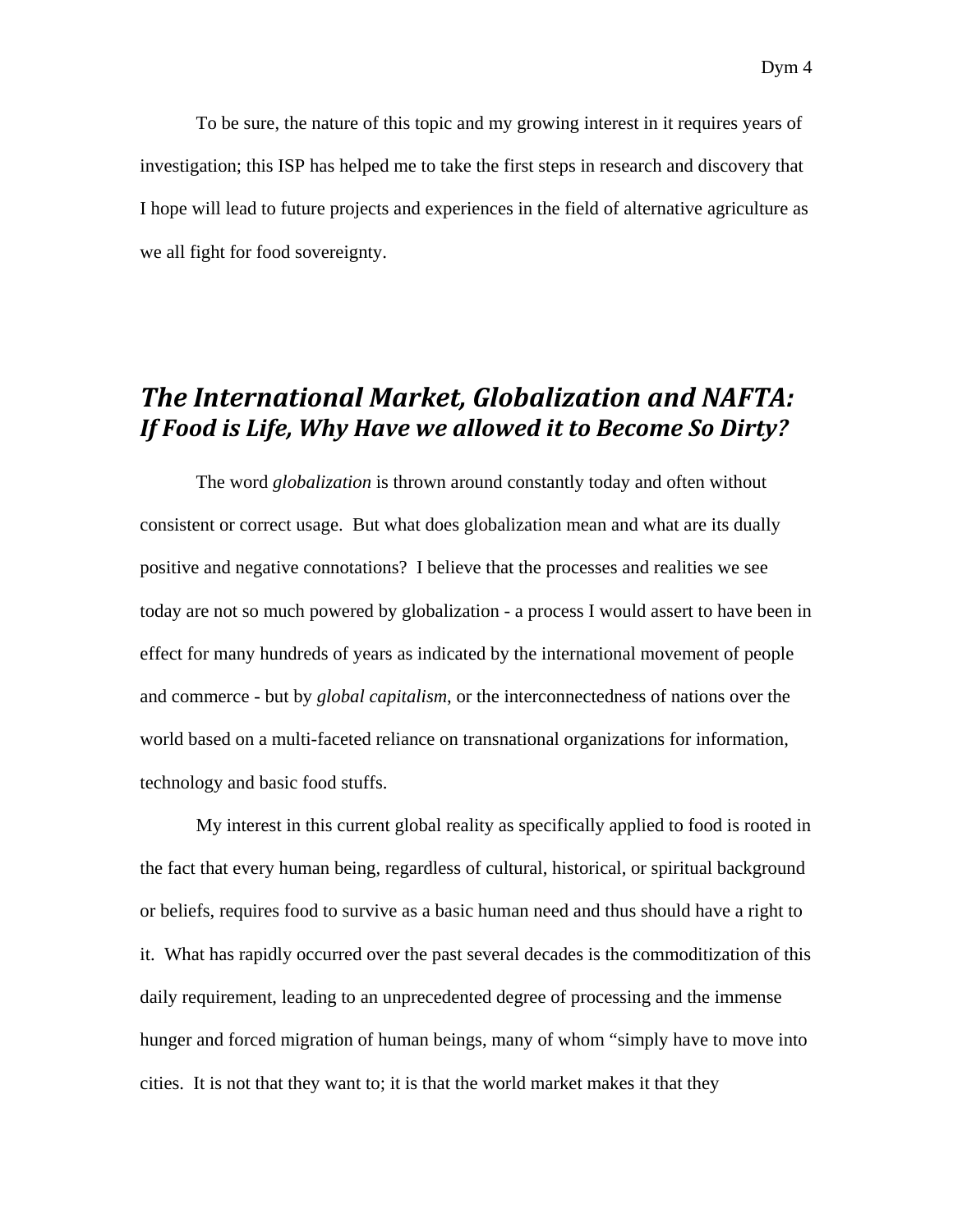(particularly farmers) – their spouses, their children, their grandchildren – cannot compete with world food prices and so they have move to the city to survive."<sup>[ii](#page-41-1)</sup> When small- and medium-sized farms cannot compete with the internationally set price for essential grains, such as corn, rice, wheat, and soy, they are impelled to give up their ancient methods of self-sustenance and diverse crop production and are forced to rely on the corrupt "global supermarket."[iii](#page-41-1) Resultant is an

Overdependence on market forces (that) has adverse long-range implications for the environment, the survival of indigenous peoples, nutrition, quality of life, and the political and economic stability of the nation. Questions about feeding Mexico go to the heart of such broader development issues as the relations among markets, the state, and communities.<sup>[iv](#page-41-1)</sup>

As Tom Barry has put so succinctly in his book *Zapata`s Revenge : Free Trade and the Farm Crisis in Mexico,* the specialized and large-scale methods of global food production do not take into account the cultural and environmental varieties and needs of individuals and communities all over the world. The idiosyncrasies of livelihoods and centuries-old lifestyles for many are lost in the name of increased profits for an elite few in our modern, global society.

Concurrently, what was once an often spiritual relationship with our food and our bodies has become a mechanical process from which has evolved an increasingly dangerous distance between the essential life processes of the production and consumption of our daily bread.<sup> $v$ </sup> The nature of our modern economy, ruled by a handful of transnational businesses concerned primarily with personal financial accumulation, demands a large scale, high-yielding method of food production. This has destroyed small- and medium-sized farming operations and has led to an ever-increasing distance between the methods of production, distribution and finally consumption in a global food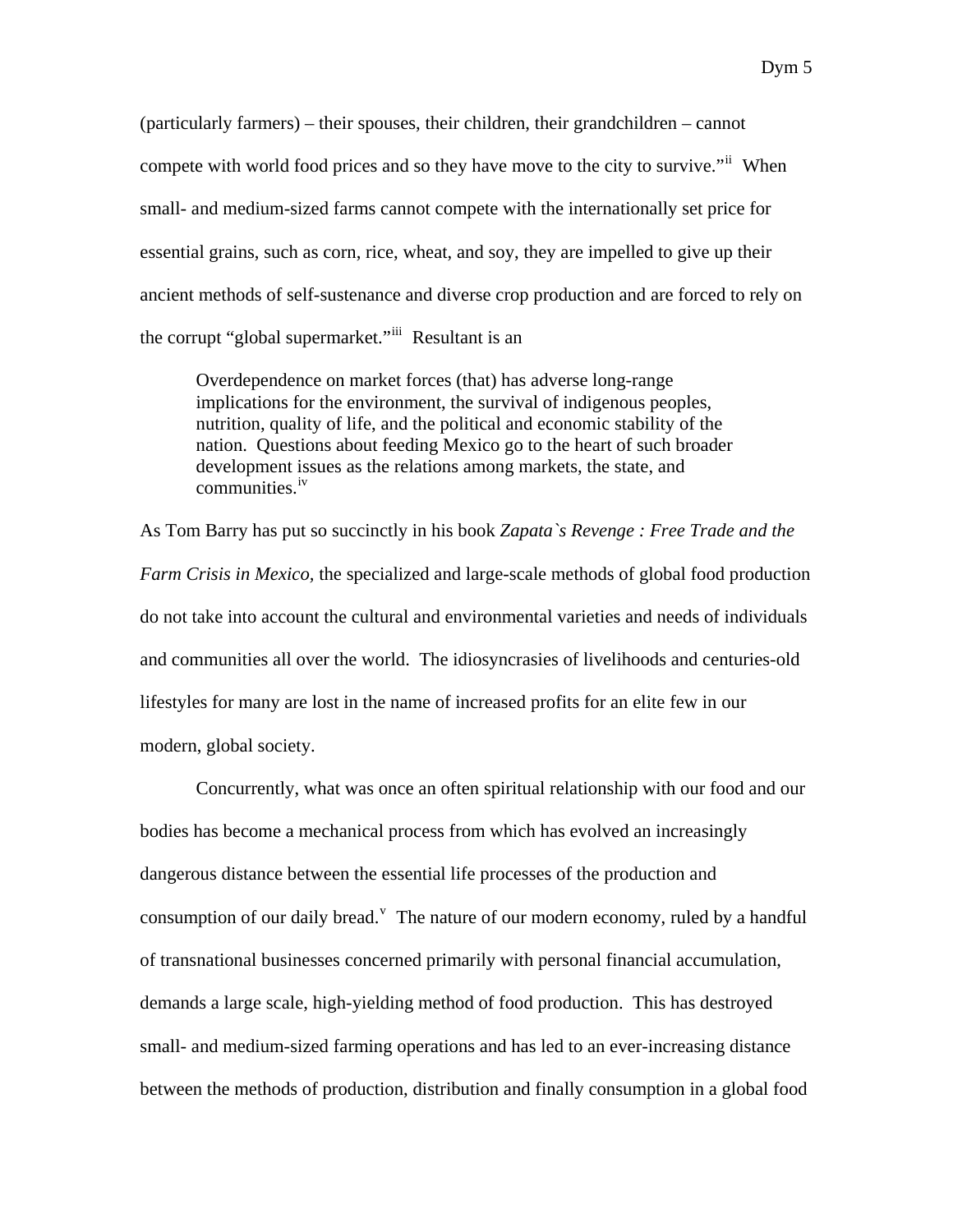system so unsustainable and ´non-functional´ that social and environmental destruction are ine[vi](#page-41-1)table.<sup>vi</sup> Not only is this a cultural and environmental injustice, but that the decisions of those in power have taken from communities throughout the world the ability to determine what is best for them and their families in the name of selfsustenance and food consumption is too a violation of basic human rights.

Due to the topic of my investigation and my location in Oaxaca, Mexico, an essential example of the impact of "a dominant minority"<sup>[vii](#page-41-1)</sup> imposing world economic influence on countries rich in human and natural resources such as Mexico is that of the North American Free Trade Agreement. Signed on the  $17<sup>th</sup>$  of December, 1992 by its three Parties, Canada, the United States of America and Mexico, before entering into the international economy as a force on the first of January, 1994, NAFTA is one of the most important trade agreements in the Americas due to the far-reaching, unequal impact of its neoliberal aims by all Parties involved.<sup>[viii](#page-41-1)</sup> Its overarching objective is to eliminate barriers to trade to facilitate easier cross-border movement of goods and services. In terms of basic grains, this elimination of tariffs and quotas has generated absurd financial success for a few transnational seed and agrochemical companies while it has concomitantly destroyed domestic food economies. Before NAFTA, Mexico´s basic grains sector in terms of corn "held strategic importance" on the international market and was always a form of social stability and food security as it provided an estimated 70% of caloric intake for rural families. Beyond its inseparable cultural importance to Mexico, corn production was also an essential source of employment and accounted for 65% of agricultural production.<sup>[ix](#page-41-1)</sup>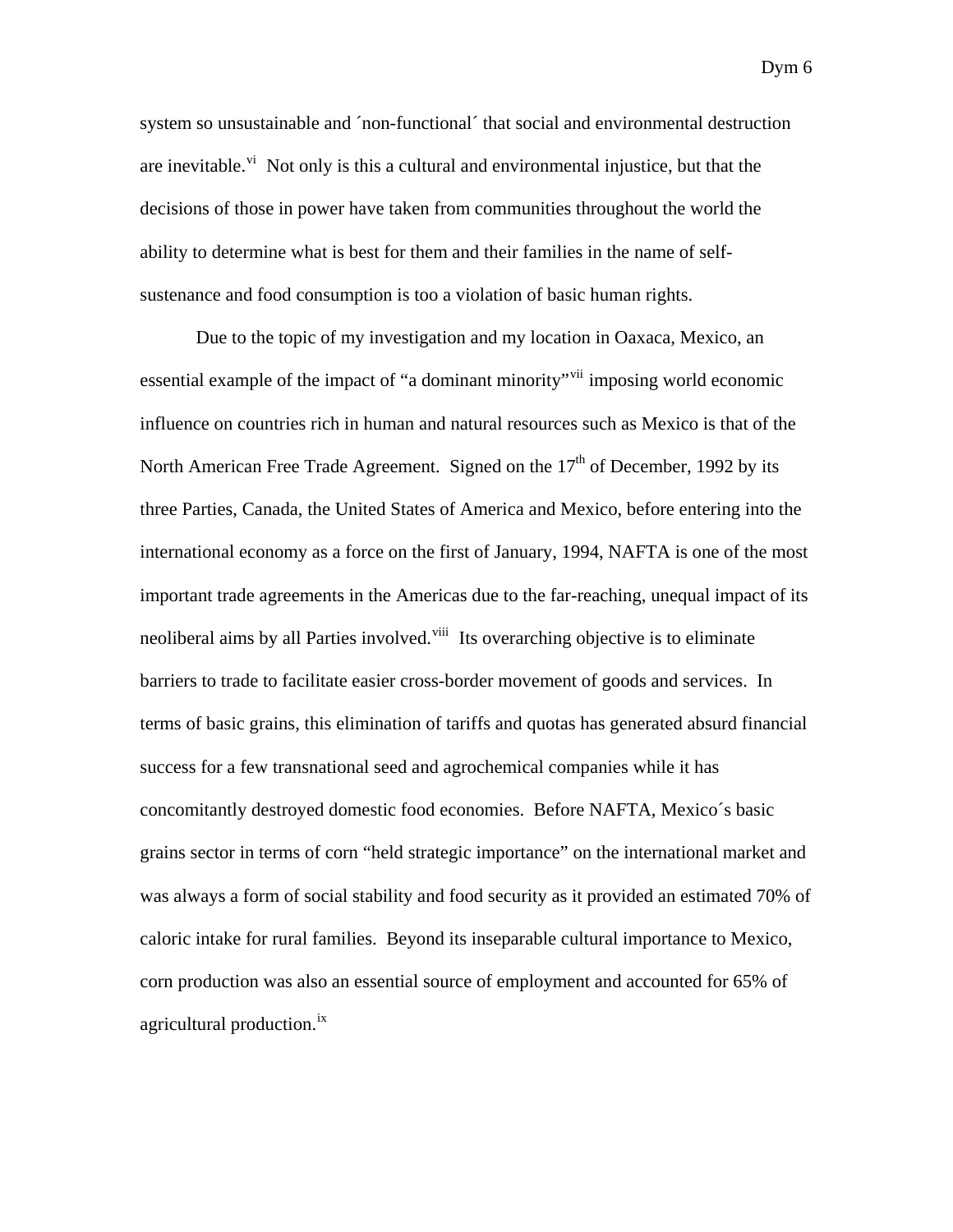Yet, with the onslaught of NAFTA and the continuation of high-yielding industrialized and government subsidized corn production from the US, Mexico´s unprotected, traditionally produced maize could not compete. Corn imports to Mexico from the US increased by over 20 percent and "American maize was dumped abroad at prices ranging from 13 to 33% below the cost of production" due to US government subsidies and price supports, a lu[x](#page-41-1)ury most Mexican farmers do not have. $^x$  As tortilla prices continue to soar, $\frac{x_i}{x_i}$  maize is loosing its once essential role in daily Me[xi](#page-41-1)can life as the mechanization of production and the liberalization of markets has forced the desertion of milpa fields and has fueled the rampant loss of jobs and a traditionally agricultural way of life in Mexico. NAFTA has enabled the US to dump into Mexico its excess, far less nutritious, genetically modified grains and food products, creating a socially, environmentally and culturally unhealthy economic interdependence between these two border nations. Neoliberal policies such as NAFTA has transformed food into a business heavily weighted with political and economic pressures, a fact that often leads one to forget that food is essential to life. Healthy food, full of balanced nutrients, free of pesticides and, ideally, locally grown, carries a stark difference than that which is consumed daily by many (if not most) of our global citizens today in mostly urban but also rural settings. Large agribusiness that relies on monocrop cultivation and the heavy use of pesticides and chemicals at every stage of production and distribution have taken over world markets, making it impossible for traditional, small farmers to continue their practices and forcing consumers to ingest food dangerous to both human and environmental health. Due to a Mexican government that rarely enforces pesticide use or abuse regulations and has "largely ignored the health consequences of the uncontrolled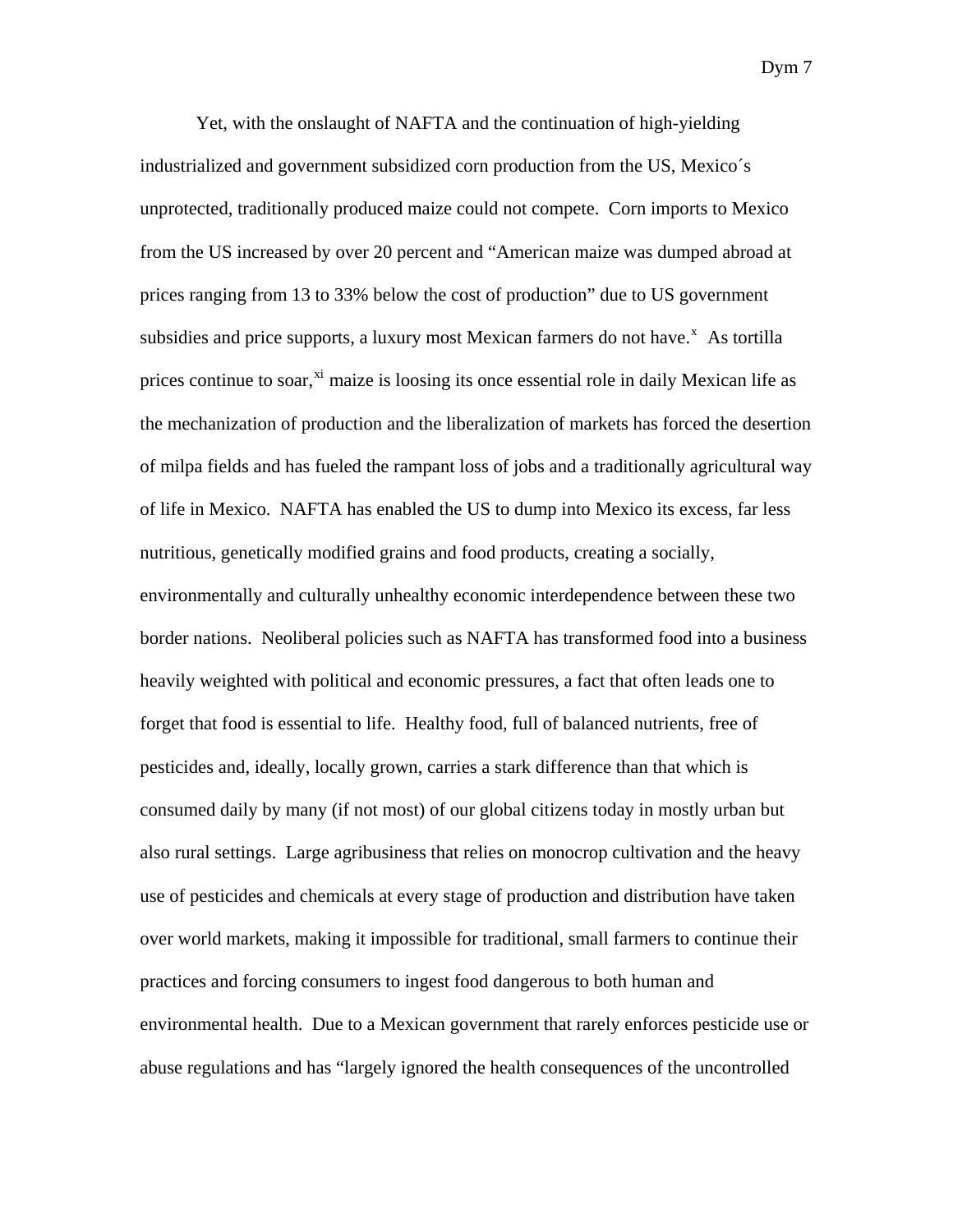application of agrochemicals, … A 1993 report by the National Human Rights Commission concluded that Mexicans have one of the world's highest amounts of toxic substances in their bloodstreams.<sup>[xii](#page-41-1)</sup> This same report conducted a study and results from blood tests from Sonora, México found that traces of fourteen agrochemicals appeared in mothers´ breast milk while infants´ blood showed traces of ten pesticides.

 Not only is agribusiness today literally killing Mexican consumers, farmworkers and their families, but the overall mechanized and neoliberal approach to production for profit has robbed Mexico of its agricultural-based food culture and security over the past several centuries. The decisions and trade agreements of elite international powers have caused a massive desertion of the countryside, rural agricultural practices and traditional methods of living. As previously mentioned, the change in the relationship to maize is hugely profound in Mexico, but maize is not the only crop native to Mexico that has been affected by this change in international economic agricultural relations; amaranth and its cultural and health implications were also plucked from this nation by outside forces in a similarly thoughtless manner. Amaranth, or *Amaranto*, is a grain indigenous to Mexico and Mesoamerica. Because it needs very little water, requires days of strong sun and has the ability to withstand drought, it grows incredibly well in this region. It is also fortified with high levels of calcium, iron, folic acid and zinc and, when combined with other grains such as rice, oats, or wheat, it forms and powerful and perfect protein. Amaranth, considered "The best food of vegetable origin for human consumption,"<sup>[xiii](#page-41-1)</sup> provides seeds, leaves and stem that can (and should) be eaten in a variety of ways and added to dishes already consumed on a regular basis. Indeed, it is a supplement that will lead to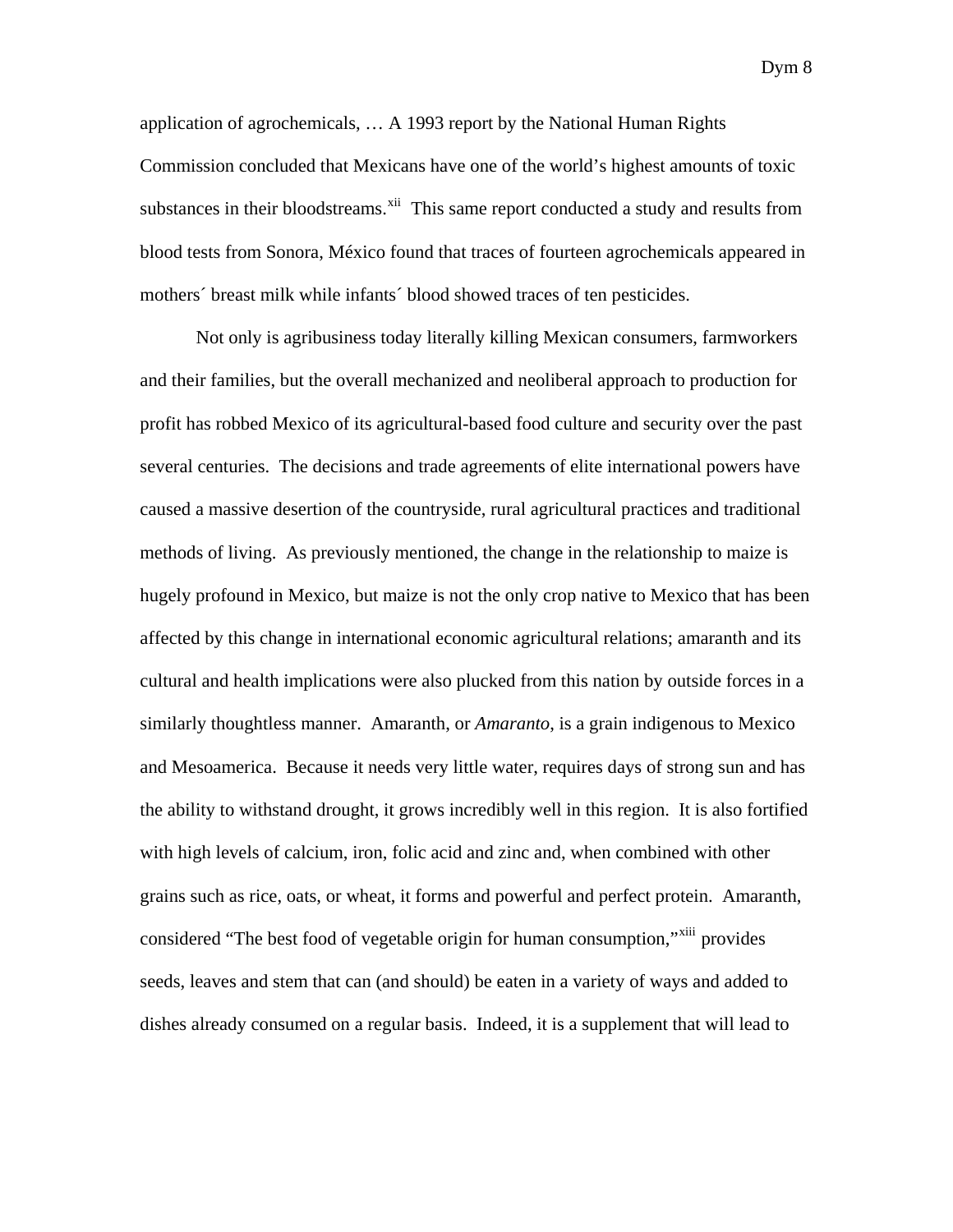far healthier individuals and communities as long as its abilities, potential uses and means of production are distributed as essential knowledge to the greater public.<sup>[xiv](#page-41-1)</sup>

This understanding and the necessary research and activism to endorse this information is the job of Puente a la Salud Comunitaria, an A.C. (*asociación civil*, or civil society/association) with headquarters in Oaxaca City whose mission it is to collaborate with families, producers and health workers to promote the cultivation and consumption of amaranth in order to foster healthier rural communities, families and individuals. Their results have been astounding. On the day of a workshop that I attended at Puente´s main office, a Oaxacan amaranth activist in her thirties, cradling a healthy son whom we were all shocked to learn was only three-month old son, explained: "Clearly, I had a very *very* large child. At birth, he weighed twice that which a baby is expected to weigh… I ate amaranth every day of my pregnancy."<sup>[xv](#page-41-1)</sup> Puente's research and promotion in rural Oaxacan communities supports her claim. In a country where malnutrition is a dangerously common reality and Oaxaca has one of the highest percentages of those suffering  $-8.8\%$  of the population has severe malnutrition, 30.47% suffers from high levels and 17.7% from moderate malnutrition – Puente found that after a year of amaranth consumption in rural communities as compared to a placebo variable held constant (without amaranth), there was a 61% recuperation rate from malnutrition among participants.<sup>[xvi](#page-41-1)</sup> Puente also asserts that amaranth helps with anemia due to its high levels of iron, prevents type II diabetes because of low fat levels and high nutritional value and that if eaten daily during a woman`s life, it will greatly improve her health, her menstrual cycle and the future health of her children and family.<sup>[xvii](#page-41-1)</sup>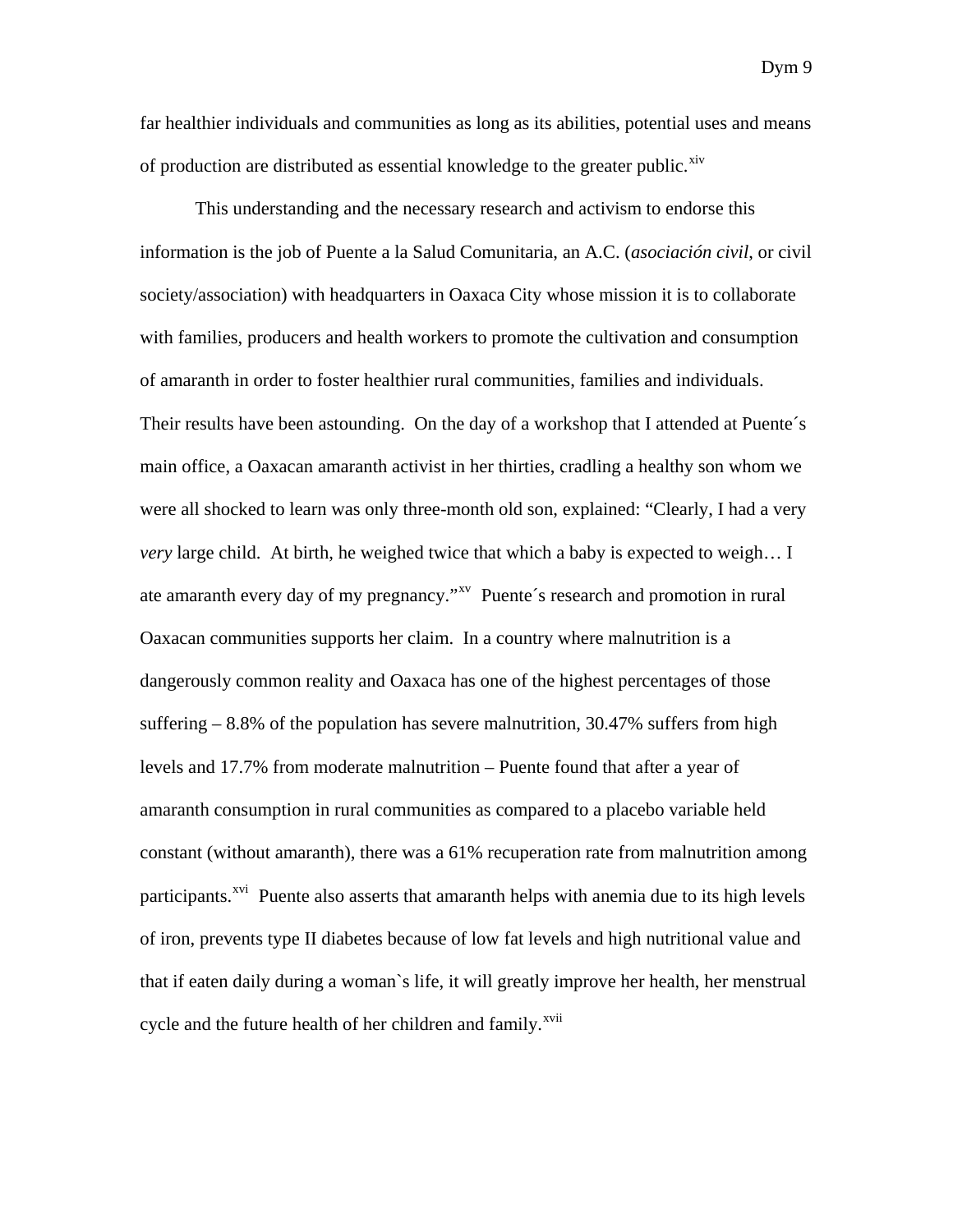Co-Founder Catherine Lorenz and fellow staff members at the organization held this, their first of hopefully many future workshops, one stormy Friday afternoon during the end of April. There, they showed a PowerPoint to a group of attentive learners and offered an interactive cooking and history lesson, the last of which depicted through drawings on 14 20" x 20" laminated squares the obliteration of the amaranth plant by the Spanish in the sixteenth century and, thus, the destruction of local cultural, religious and health practices tied intricately to the grain in ancient Mesoamerican society. The last of the history squares showed the disturbing modern results of this destruction with a representative image of a Mexican family consuming Coca-Cola and Cornflake products. This suggested that in today´s modern family, much of what is consumed contains cornsyrup or substances of corn origin, most often grown from transgenic, US grown crops at unnaturally and unjustly low production costs. Brief and to-the-point, the history lesson was a reminder for me and other participants that, especially in Mexico, food has immense cultural value that can and should be revived.

Thus, according to Puente´s mission and work, supporting amaranth growth locally and naturally is an essential step forward in the reclamation of local traditions. They not only work with outside learners looking to improve their consumption patters and better understand Mexican cultural in a historic and modern context, but also and most importantly with indigenous communities in Oaxaca to reinforce the health benefits and cultural importance of amaranth growth and consumption. As these communities are relying more on their ancient methods of food production, they depend less on the international food markets that are so often the root causes of local health, environmental and cultural strife.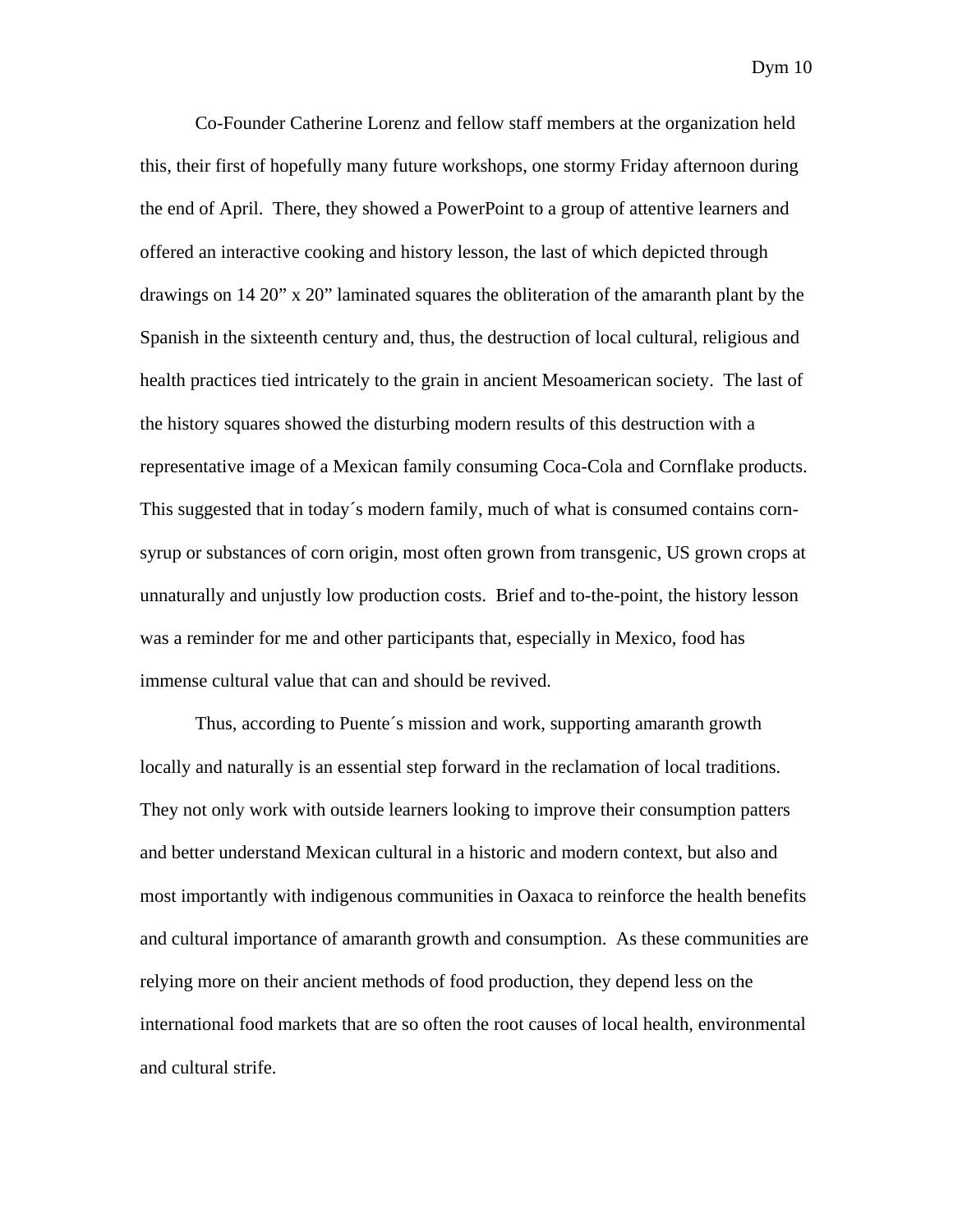Puente is one of the many organizations with which I met that are working to create grassroots alternatives to the dominant global food system that prevails today. They challenge the assumption that one must assimilate to or remain part of the Western, neoliberal way of life where profit accumulation – without considering human rights and cultural dignity – remains the primary goal. Even with its small organizational structure, Puente enforces their belief that these changes can be made and that we can work apart from the international market and begin to rely on our own needs and those of the local environment and community. They prove that a degree of reclaimed food sovereignty is possible. Yet, in our modern world filled with social, political, economic and environmental inequality, can we truly remedy our dependency on international, elite powers by depending on each other? The actions and mentalities shared by the other people and organizations with whom I met would suggest that it is indeed possible.

# *SelfSufficiency: A Radical Movement or a Feasible Option?*

 Inherent in our modern capitalist world, where "100 people have more material wealth than the rest of human kind,"<sup>[xviii](#page-41-1)</sup> there is an injustice rooted in the systemic means of production that supports profit rather than social needs. This, along with expanding geo-political relations that forcibly connect societies through global economic market dependence, has destroyed our commons and has bred an alienation between individuals and workers and consumers and producers that has led to a loss in the meaning of production.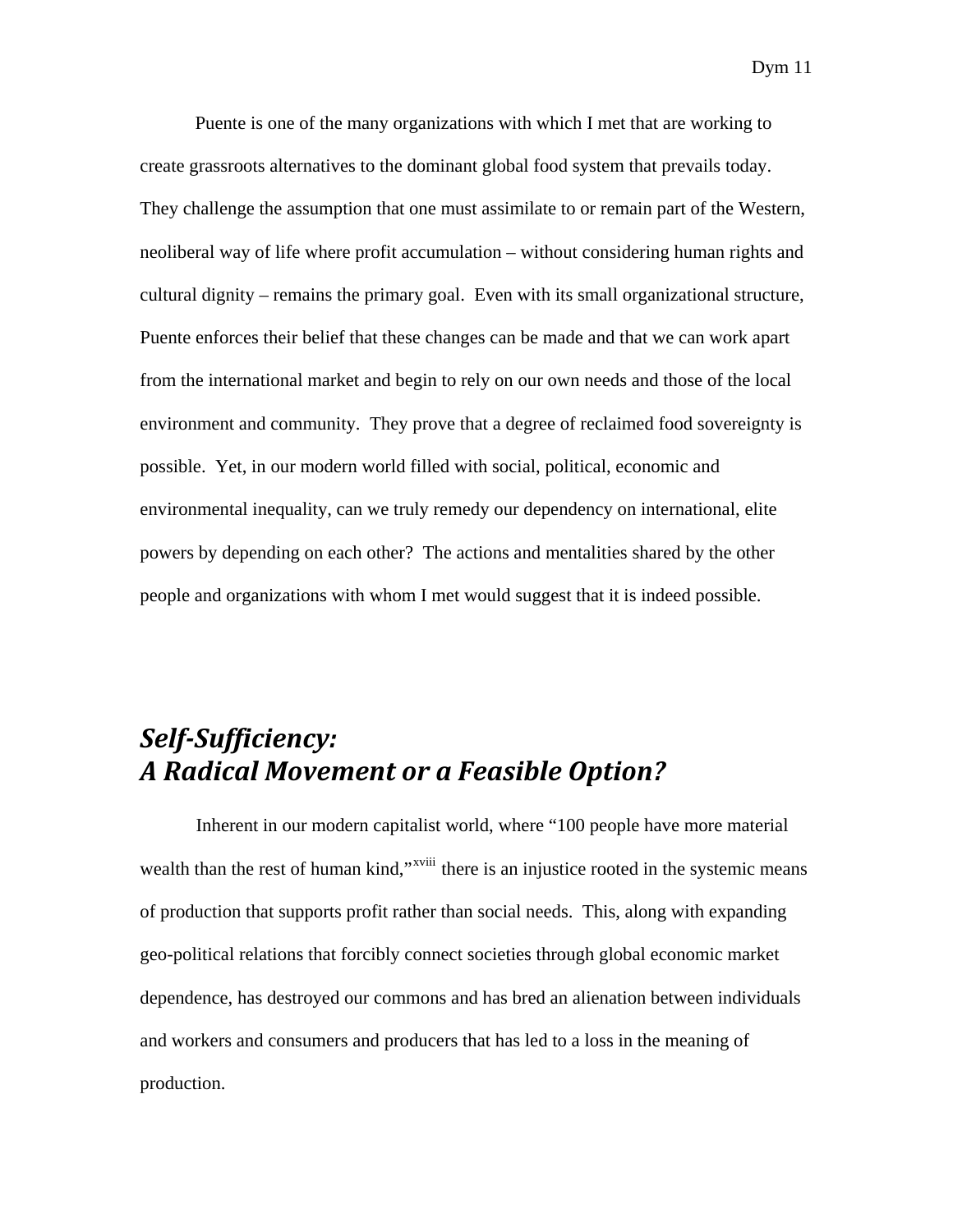Gustavo Esteva, founder of la Universidad de la Tierra and promoter of finding alternatives to education and harmful modern ways of living, helped to explain these realities and their modern-day implications during a group meeting in March. At his selfdesigned home adorned with fruit trees, vegetable gardens, sustainable building and cleaning materials and *baños secos[xix](#page-41-1)*, he advocated his firm belief in the need for each member of our increasingly global society to "reclaim the meaning of work" and to begin to "invest in and produce for social needs...everywhere and not just for profit."<sup>[xx](#page-41-1)</sup> Using as an ideal example of self-reliant, food sovereign communities Community Supported Agriculture (CSA) shares, $^{xxi}$  $^{xxi}$  $^{xxi}$  Gustavo explained how we must restructure our current consumer-producer relationships and, instead of relying on foreign markets, we must work for the good of our communities. He referenced his self-defined *Localization,* "against localism and globalism, an 'inplacedness' and open arms to many different people"[xxii](#page-41-1) and emphasized our need to create a *commons* and, thus, move beyond individual self-interest and begin to rely on the work, dedication and thoughtfulness of peers to put forward their best and most sincere effort in the name of creating a healthier and more beautiful commons for the sake of their community as a whole.

 While this may appear to be an impossibly utopian society painted by Gustavo Esteva, the actions and ensuing results of several organizations and individuals suggest otherwise. CideCI, also known as Unitierra Chiapas, has been a center for learning and an innovator of alternatives since its founding in August of 1989. Similar to the *caracoles[xxiii](#page-41-1)* of the Zapatista movement, CideCI is fighting for autonomous rights of indigenous communities in a creative and organized way. When we arrived as a group of students to meet with Maestro Rafael, our guide for the day and an integral member of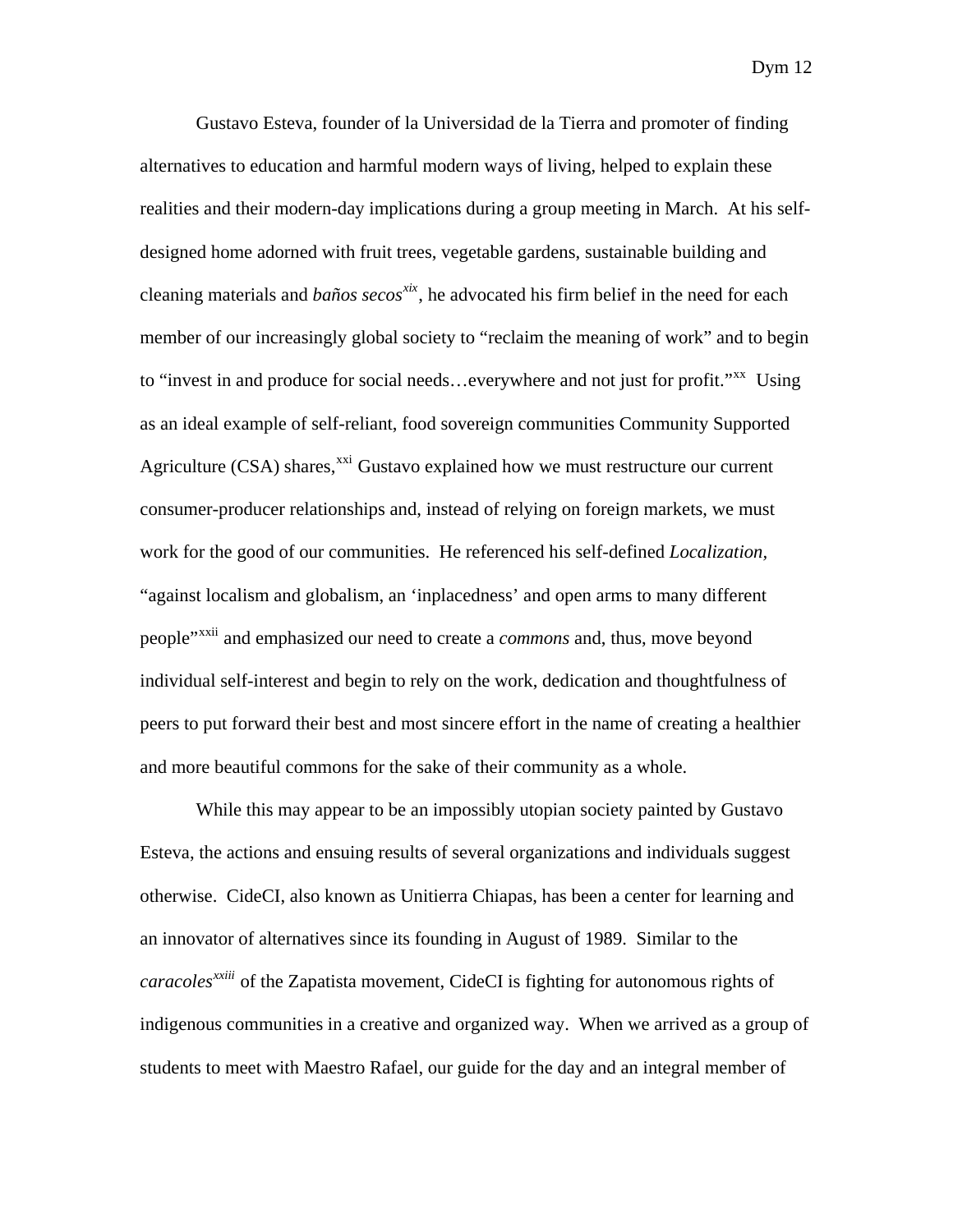the organization for the past 19 years, we were invited to sit around an over-sized, golden-hued wooden table in regal chairs of the same material, both of which we were soon to learn had been hand-made from local materials by community and student workers at CideCI. The design and idiosyncrasies of the meeting room, including but not limited to warm brown bricks, red tapestries, high ceilings, wooden beams, followed the same method of construction from reused and natural materials by local community members.

 After an informative introductory explanation, Maestro Rafael took us on a tour, which truly enforced the organized and self-sustaining nature of their operation that they use as their "fight against the government and capitalism."<sup>[xxiv](#page-41-1)</sup> Each of their many *talleres*, or workshops, which ranged from indigenous textile production to shoe making to bread making to a medical facility and learning center to pottery making in a tree house and everything in between, proved indeed that their means of fighting against government dependency was through the development of highly sophisticated means of sustaining themselves and their community with the natural resources and the physical and mental tools locally available.

When talking about *autosuficiencia*, or self-sufficiency, one of the first systems that must be addressed is that of food production and the idea of food sovereignty,

the RIGHT of peoples, communities, and countries to define their own agricultural, labour, fishing, food and land policies which are ecologically, socially, economically and culturally appropriate to their unique circumstances. It includes the true right to food and to produce food, which means that all people have the right to safe, nutritious and culturally appropriate food and to food-producing resources and the ability to sustain themselves and their societies.<sup>[xxv](#page-41-1)</sup>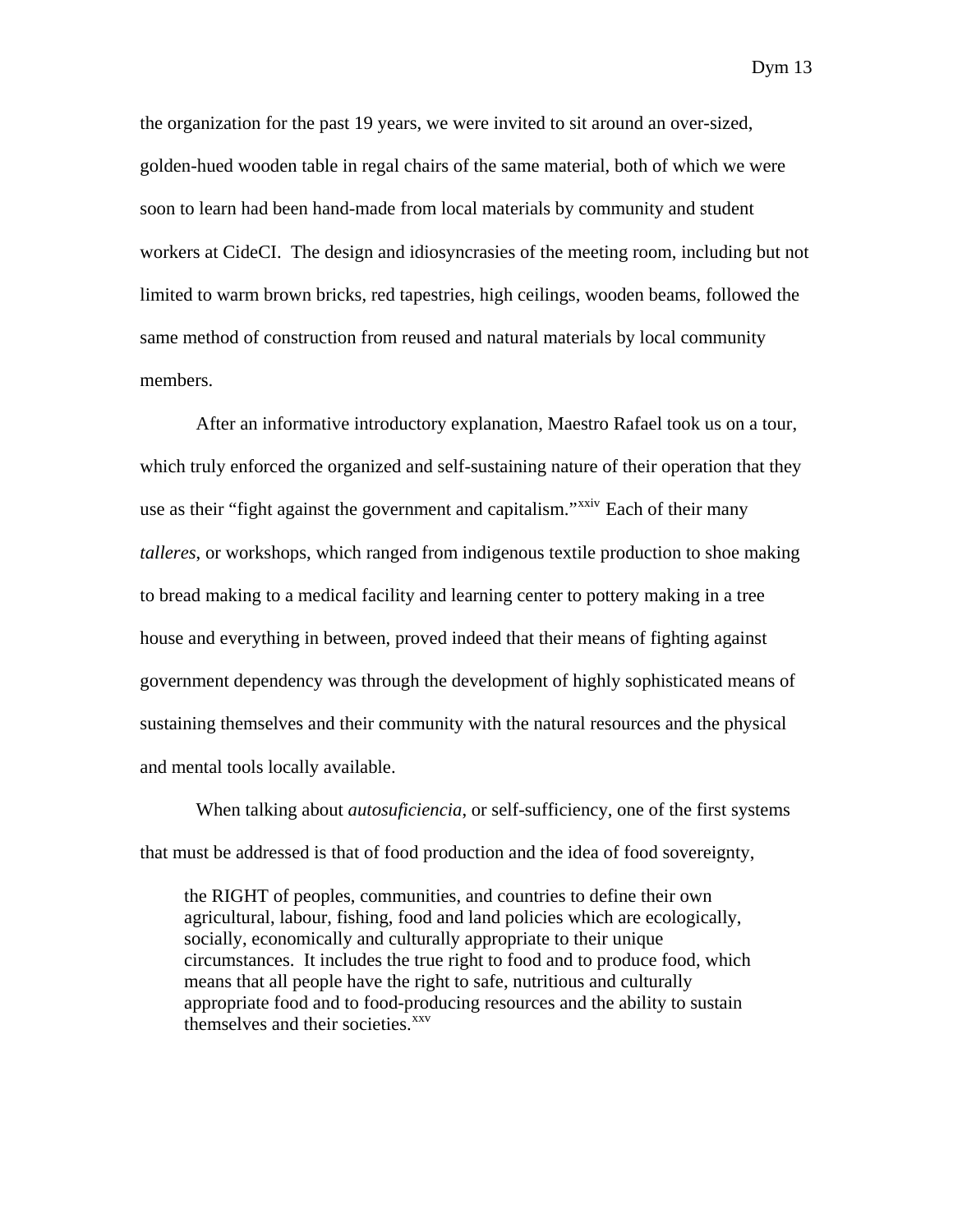Between outdoor garden plots, terraced rows of vegetables and plants, and several greenhouses, CideCI grows a significant percentage of its own food on its grounds and also teaches local and international workers *how* to achieve this degree of food sovereignty through an increased understanding of local weather and soil conditions and various methods of seed use and crop cultivation. In demonstrating that this self-initiated and maintained production works well and is achievable for everyone, CideCI enforces their belief that we truly can and must begin to rely on ourselves more than the government for our basic human needs if we ever wish to free ourselves from the oppressive capitalistic system, which is neither sustaining nor lucrative, in which we presently find ourselves.

The structure and success of CideCI's rabbit initiative proves the feasibility of food sovereignty and the creativity of the organization. After a ten minute hike uphill, our group came upon several small vegetable gardens in front of a medium-sized wooden house, with which we soon discovered to be filled with hundreds of rabbits of various colors and sizes. While my inner vegetarian cringed momentarily, such nausea subsided immediately once the keeper of the rabbits and overseer of the initiative explained their function not only as a source of protein, but also as a the key ingredient in a workshop that taught learners how to keep their own rabbits and create a business through the breeding and distribution of this important nutritive source. Thus, these rabbits provided a financially, nutritionally and locally sustainable option whereby the individual rabbitvendor relies on community members as consumers and the community relies on the individual to provide the meat. Through this taller, among many others, CideCI proves that through hard work, creative initiatives and trust, we can help to sustain each other.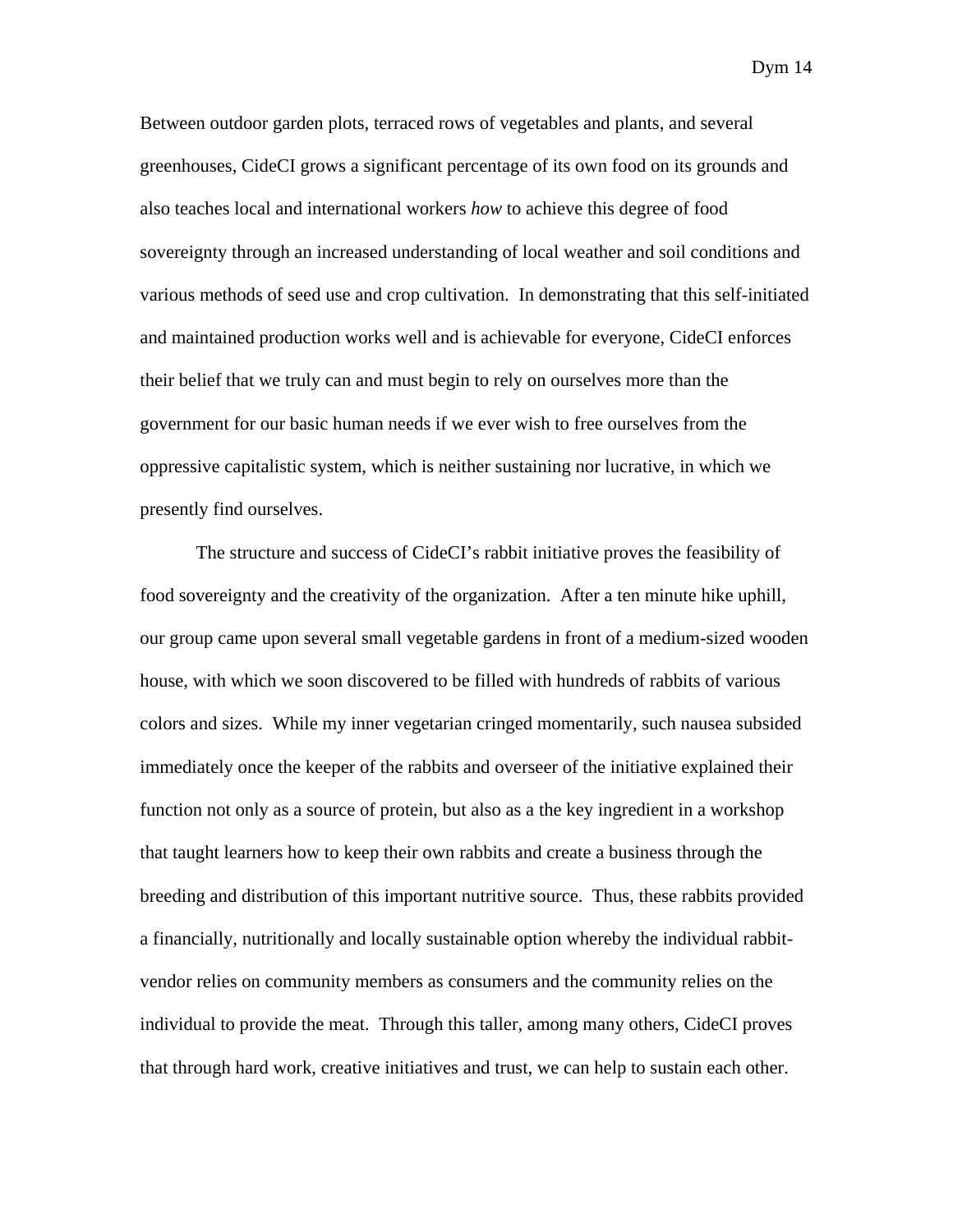Sharing a similarly passionate and steadfast view that the fight for healthier, food sovereign and self-sustaining communities can be won is shared by an organization whose structure and mission closely resembled that of CideCI. Located in Ejutla, Oaxaca, El Instituto Tonantzin Tlalli (ITT) is a learning center and a space for the exchange of knowledge and traditional "know-how" under the umbrella organization, GRUPEDSAC, or, in English, the Group for the Promotion of Education and Sustainable Development.<sup>[xxvi](#page-41-1)</sup> On an incredibly hot Oaxacan mid-afternoon, I met director Javier Zaragoza for an interview to learn more about his organization and his views on alternative and sustainable initiatives in Oaxaca. Mr. Zaragoza immediately emphasized that the overarching mission of ITT is to teach that self-sustainability is indeed "an economically and environmentally viable option for families in various rural and urban communities throughout Oaxaca." According to him and ITT, "self-sustainability" means constant access to food, clean air, clean and available water, and housing in order to make viable healthier environments and bodies. The daily work of the center is the promotion of this belief through a variety of academic and physical workshops both on and off ITT grounds.<sup>[xxvii](#page-41-1)</sup>

To achieve this mission and maintain their space as a tool for teaching and knowledge sharing, ITT has focused on three areas: permaculture, eco-technologies and volunteering. Why focus on these three? "We are trying to promote knowledge about land, resources and human and community relationships with them based on the environmental, economic and social conditions of Oaxaca,"<sup>[xxviii](#page-41-1)</sup> such as poverty or the poor climate and dry soil conditions faced by many, especially Oaxaca´s indigenous community. Javier continued, "We want to resolve the needs of the people through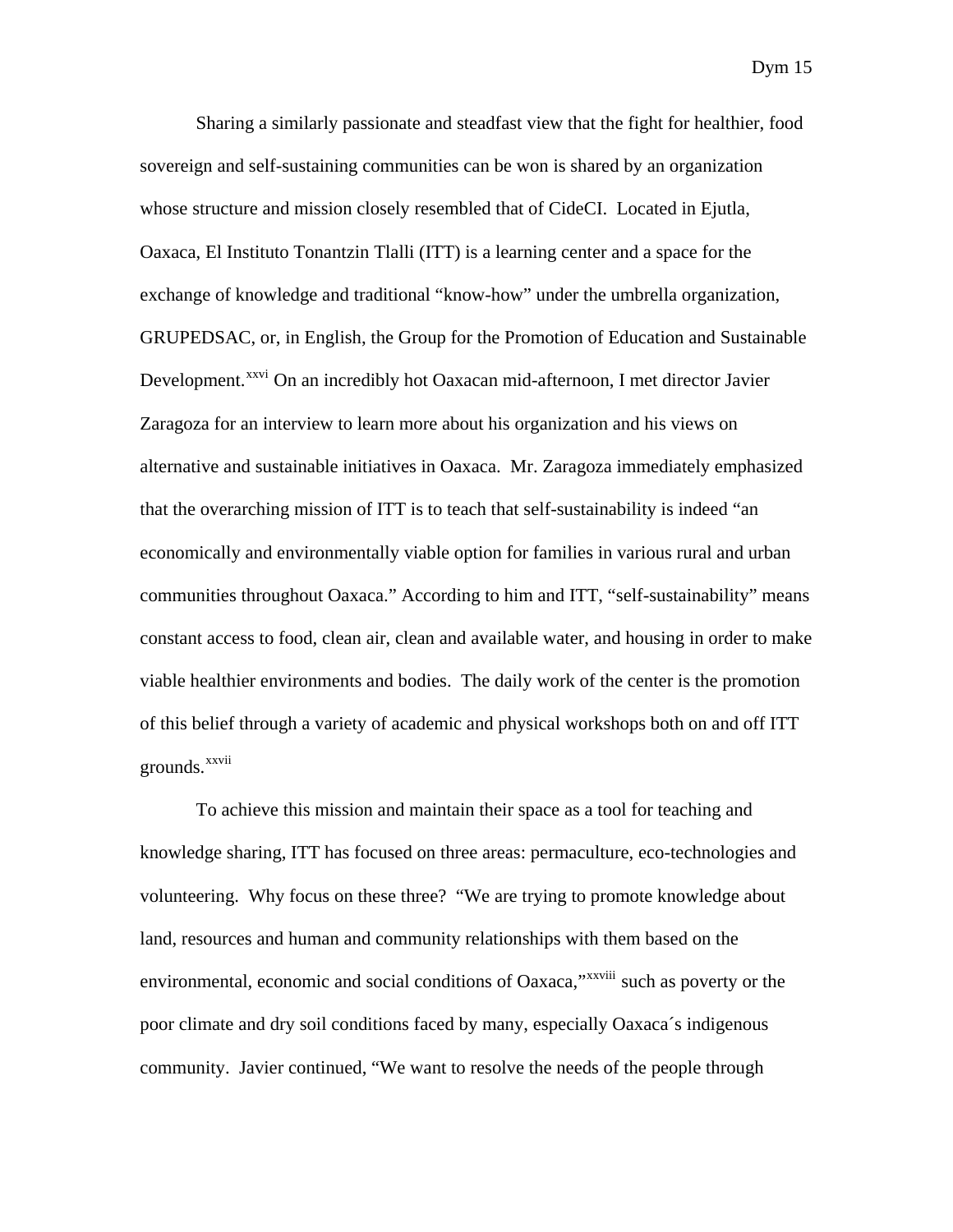healthier actions toward the land,"<sup>[xxix](#page-41-1)</sup> a task that is realized in a variety of ways on their ten acres, of which five are currently in use. These three initiatives, according the Javier, represent broadly those elements that must be developed to achieve a sustainable alternative to daily life. ITT´s devotion to permaculture, a system of living that respects and works to preserve local culture and agriculture through sustainable techniques and relationships to the land,<sup>[xxx](#page-41-1)</sup> is realized through their commitment to plant diversification rather than specialization and to the natural regeneration of crops native to the area in order to promote food sovereignty. With their *huertos orgánicos*,<sup>[xxxi](#page-41-1)</sup> they promote food production on their grounds as a teaching tool primarily for members of local indigenous communities, but also for national and international learners with a variety of backgrounds. They are currently working with *bolitas mágicas*<sup>[xxxii](#page-41-1)</sup> that are prepared as balls of soil, seed and fertilizer and then planted whole during the rainy season to best utilize limited water resources.

Water quality and quantity is integral to agricultural success; that it is increasingly limited and contaminated presents for those involved in agriculture an often lifethreatening problem. ITT is looking for ways to remedy these *agua* challenges. The center is now working on projects to purify and make potable the water on their grounds, which they have accomplished through intense study of the water cycle and its dually human and ecological relationship. These eco-technologies, named as such because the well being of the environment and the use and reuse of natural materials are essential to their construction, have been created and improved upon by ITT and shared with other organizations and locals in also looking to improve methods of water purification and collection.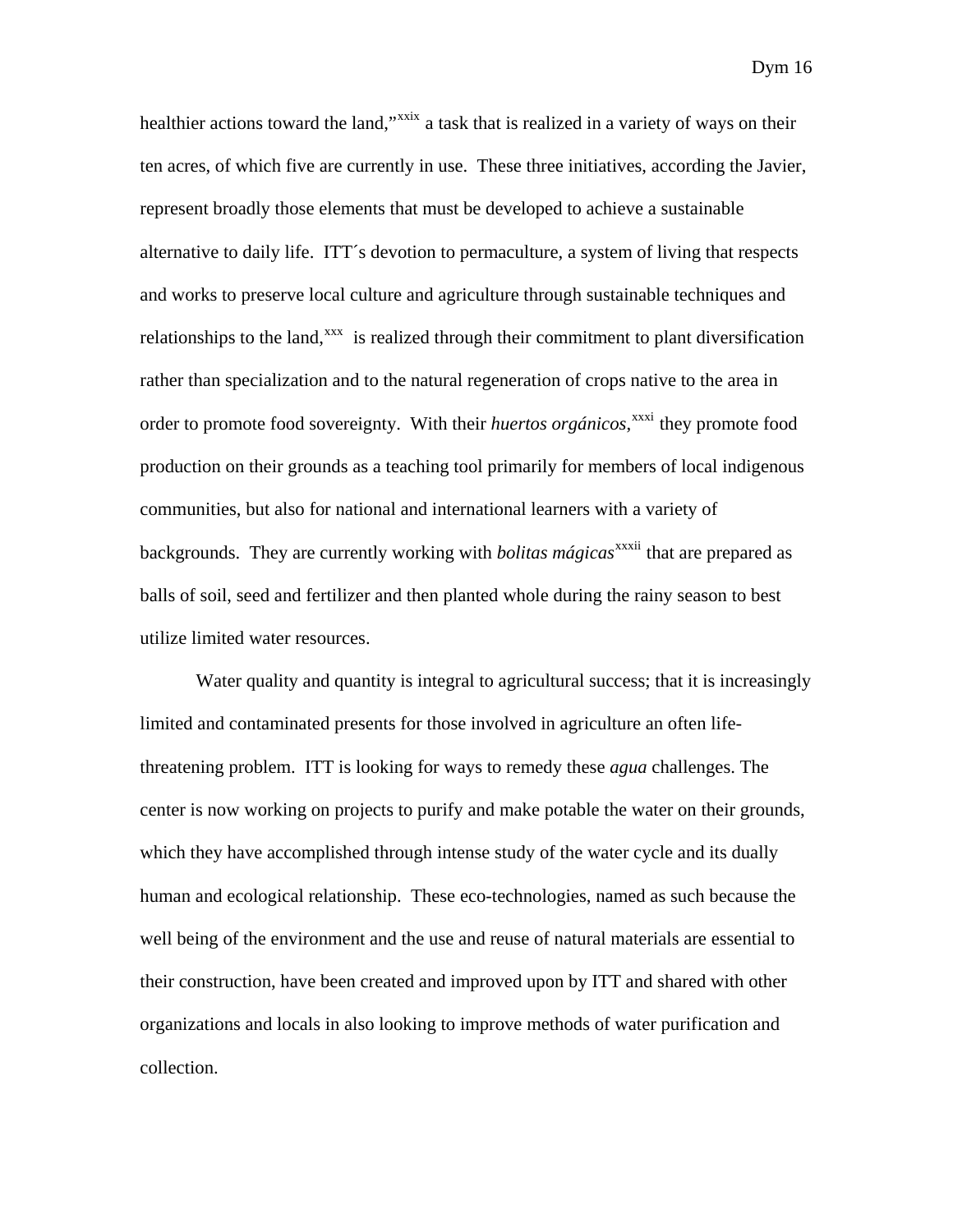In addition, thanks to the savvy of scientists, technicians and locals and their knowledge about earth processes, currently underway are reforestation and soil conservation projects, including an initiative to construct cisterns from *ferrocemento* (a natural material made from metal and cement). For the sustenance of both water and soil, a commonly used and advocated method is *terracing,* whereby step-like notches are human-made on the sides of hills and mountains to prevent soil erosion and water runoff. This can also be achieved with walls built from alternative materials that are strategically constructed on areas of land where runoff is common. Such materials include *soale*, originally from Africa, *ferrocemento*, and *pajarcilla*, a mixture of wheat with other grains and adobe, elements of which are all found locally and often reused in their original form in a manner that is culturally appropriate and environmentally sustainable.

Javier emphasized that, though their efforts are generally for and on behalf of indigenous communities, the actions and direct involvement of international volunteers are important components to the operation. The volunteers at ITT, after an excruciatingly competitive selection process as is enforced by Javier, enter as a pre-requisite with a strong belief in the importance of self-sufficiency and give an incredible amount of their time and energy to the organization, leaving the results of their devotion and taking with them the knowledge and pride from these results and the determination to spread awareness internationally. Indeed, 70% of the volunteers are foreigners, mostly from the United States, England and Germany, who Javier believes to add an important element of diversity and outside knowledge and experience to the operation.<sup>[xxxiii](#page-41-1)</sup>

He hopes to expand his outreach for volunteers and increase his standards as part of his and ITT´s mission for their future. They plan to become an international center of

Dym 17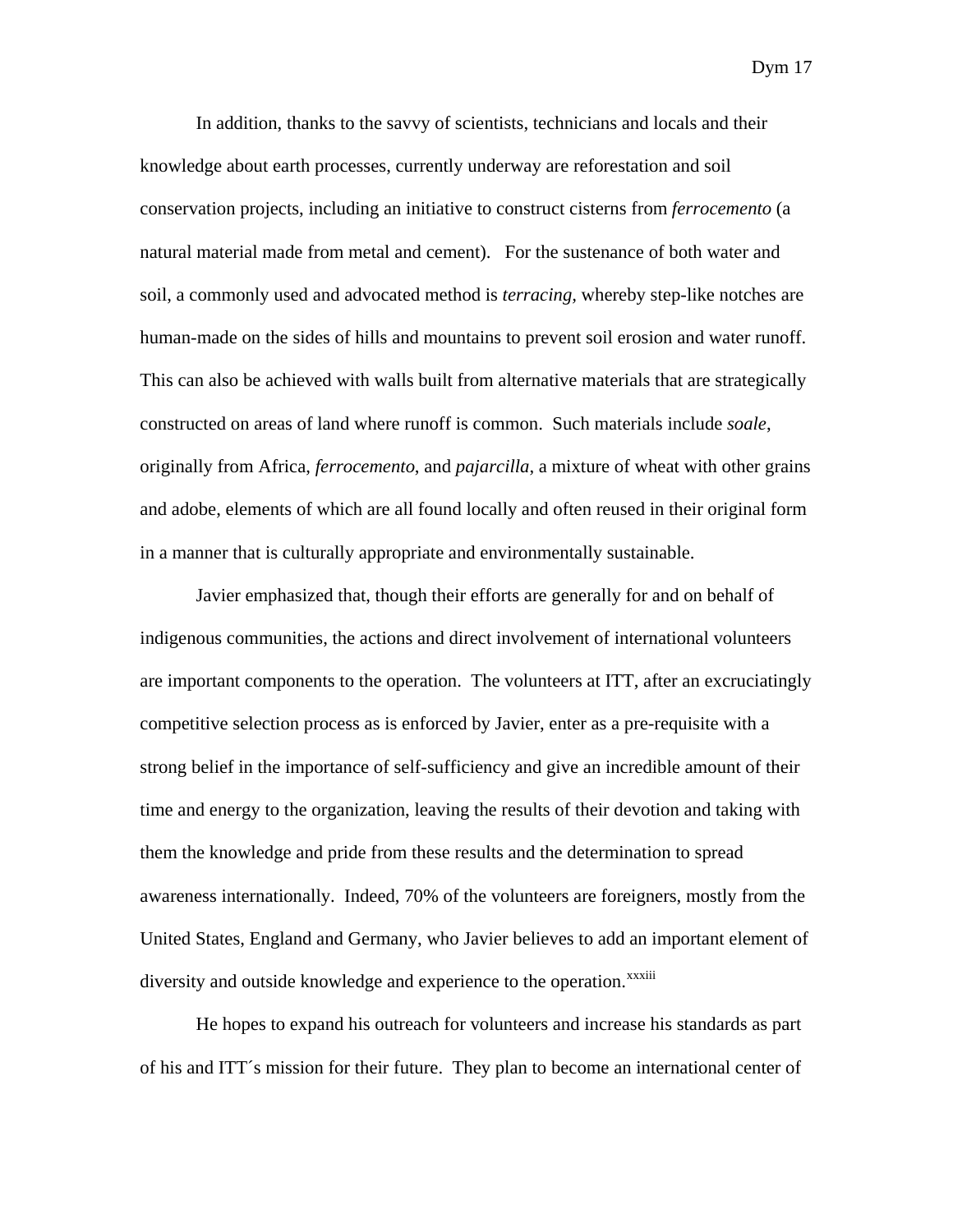permaculture, environmental education, eco-technologies and research in order to "rescue the knowledge in the area pertaining to the land, nature, and the people."<sup>x[xxxiv](#page-41-1)</sup> Javier emphasized the need for food sovereignty within the concept of self-sustenance as necessary now more than ever due to the ever-increasing destruction caused by the international food market. Javier explained:

There are a few major differences between the international market and the idea of self-sufficiency. The market looks for consumers and needs liquid assets in order to sell other things. It is not concerned with what is natural or organic. It uses one crop and fabricates everything. It isolates. Self-sufficiency looks only for that – sufficiency of the self. It relies on diversification (of crops) and the work of the individual or family or community.<sup>[xxxv](#page-41-1)</sup>

Isolation does not exist in a self-sustaining lifestyle because one must rely on local family and community members to be fed and sheltered and protected. In terms of food sovereignty, this fosters a direct and often honest connection between producer and consumer. The international market as is structured today has broken down this common space of work and trust and has forced an individualism that often excludes caring for others. It has limited the ability of these individuals to know how their consumer decisions are affecting the environment and fellow human beings, leading to what Gustavo Esteva asserted to be an isolative cycle of meaningless work and consumption in today´s globalized world.

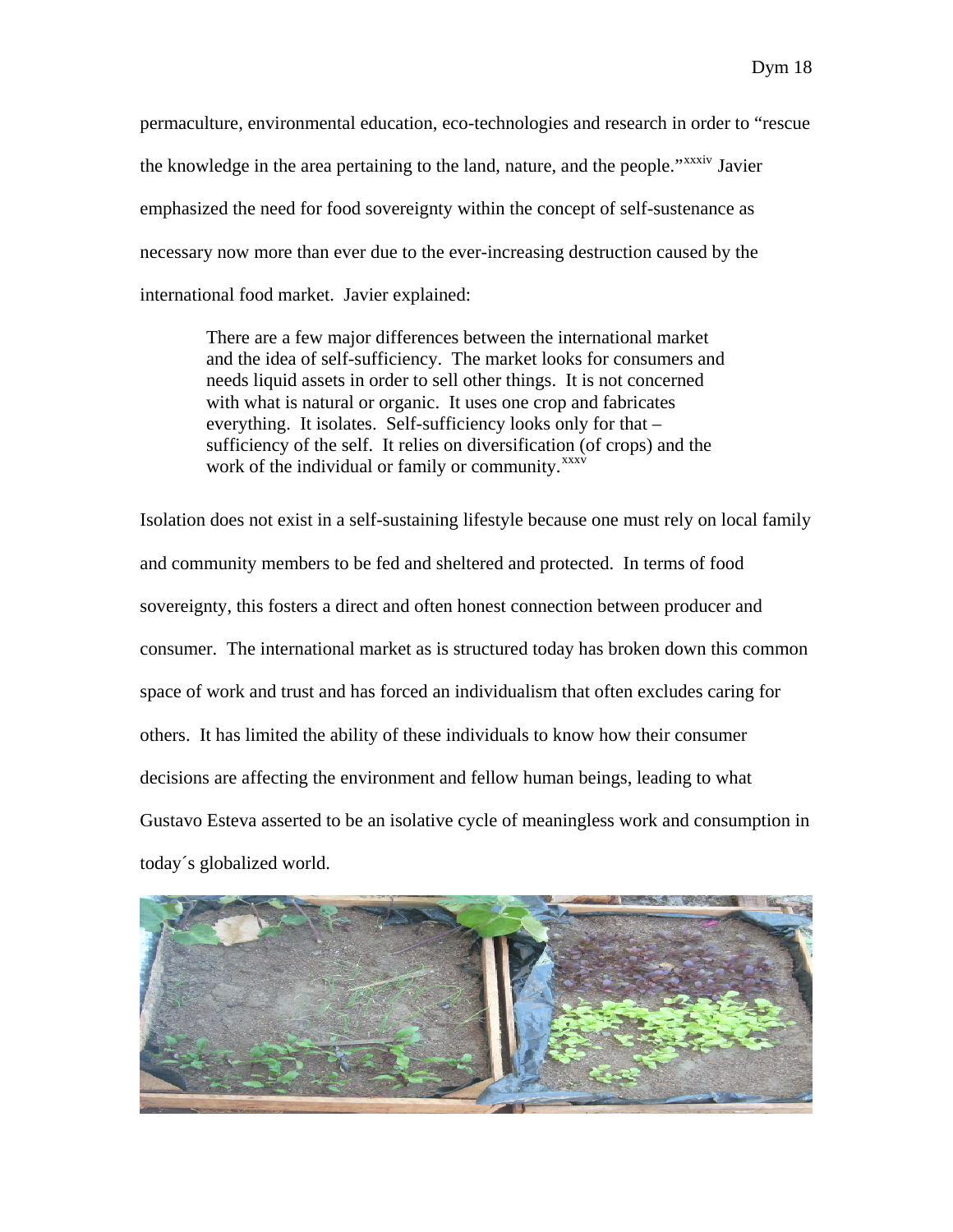# *Distribution: The Link between Producer and Consumer*

 A necessary step in adding meaning to our methods of production is making a visual and physical connection between producers and consumers, something that is especially challenging in an urban setting. In studying the food market, I thought it was important to speak with vendors at a market in Oaxaca City that I frequented throughout my stay. I spoke with a total of three vendors, two women and a man, and asked them to describe their typical work day and general views regarding their work and produce. All participants, who daily sell fruit and vegetables at this market, have asked to remain anonymous.

 Interestingly, each vendor proudly emphasized that their produce came from Mexico, though not a single participant could tell me from where specifically (city, state) or the methods of production (outdoor hectares, greenhouses, size of farms, methods of plague and bug protection, chemical use, etc.). The physical and mental distance between vendor and the means of production became more clear as each participant readily admitted that they felt no specific relationship to the produce, other than that they were selling it as means of monetary income for themselves and family.<sup>[xxxvi](#page-41-1)</sup> This confession is representative of the commoditization of food and the deterioration of a close relationship between producer and vendor, which could ideally be one in the same or, at the very least, directly connected. For these three vendors, likely due to necessity rather than choice<sup>[xxxvii](#page-41-1)</sup>, produce is a commodity rather than an extension of their labor. With this relationship on a global scale, lost is a level of appreciation for the nutritive and cultural value of the crop, correspondingly seen only as a product to be sold rather than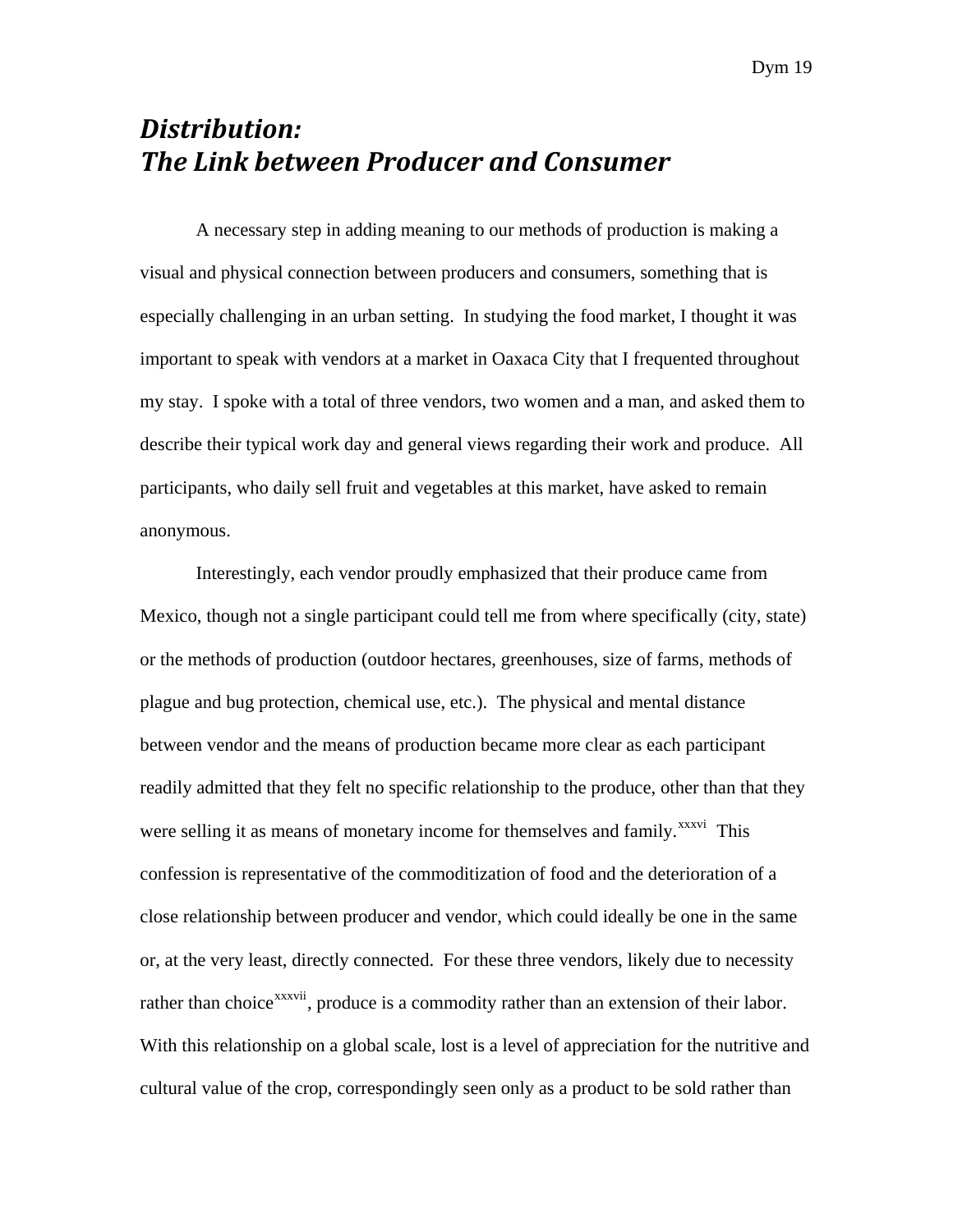an essential entity with which to nourish the body and enhance a relationship with and respect for the land.

 Though this commercialized view of and relationship to vegetables and fruit is omnipresent in our modern global supermarket,<sup>[xxxviii](#page-41-1)</sup> by no means is it the only available option. Only two blocks north of this first market, down a cobble stone road through an arc overpass of stone, every Friday and Saturday morning El Pochote Organic Market comes to life. If you arrive early, the morning sun remains cool and the walk through the market is especially enjoyable with the bustle of people setting up their stalls and hungry on-lookers waiting for free samples, massive tortas, breakfast pizzas, muffins and coffee. Stationed throughout the small courtyard are about fifteen vendors representing organic farms and natural food stores throughout Oaxaca. Beyond fruits and vegetables, there are breads, cheeses, coffee, specialty meats and numerous other goods offered by families and individuals who are devoted to producing and selling organic and natural food for themselves and the greater community for a healthier Oaxaca.

 At the urging of my advisors, I interviewed a female tomato vendor who, like the three produce vendors from the previous market, requested to remain nameless. She explained how she and her husband produce organic tomatoes in large quantities and emphasized the exceptionally difficult nature of this task due to the strong Oaxaqueño sun and high temperatures, lack of water and dry soil and the reality that tomatoes are particularly susceptible to various plagues and bacteria.<sup>[xxxix](#page-41-1)</sup> On their land, approximately 2,000 square meters, they use greenhouses so as to ensure production all year-round. They also refuse to use anything other than organic compost and fertilizers and, though plagues are rampant, she claims they have never used any kind of pesticide or chemical in

Dym 20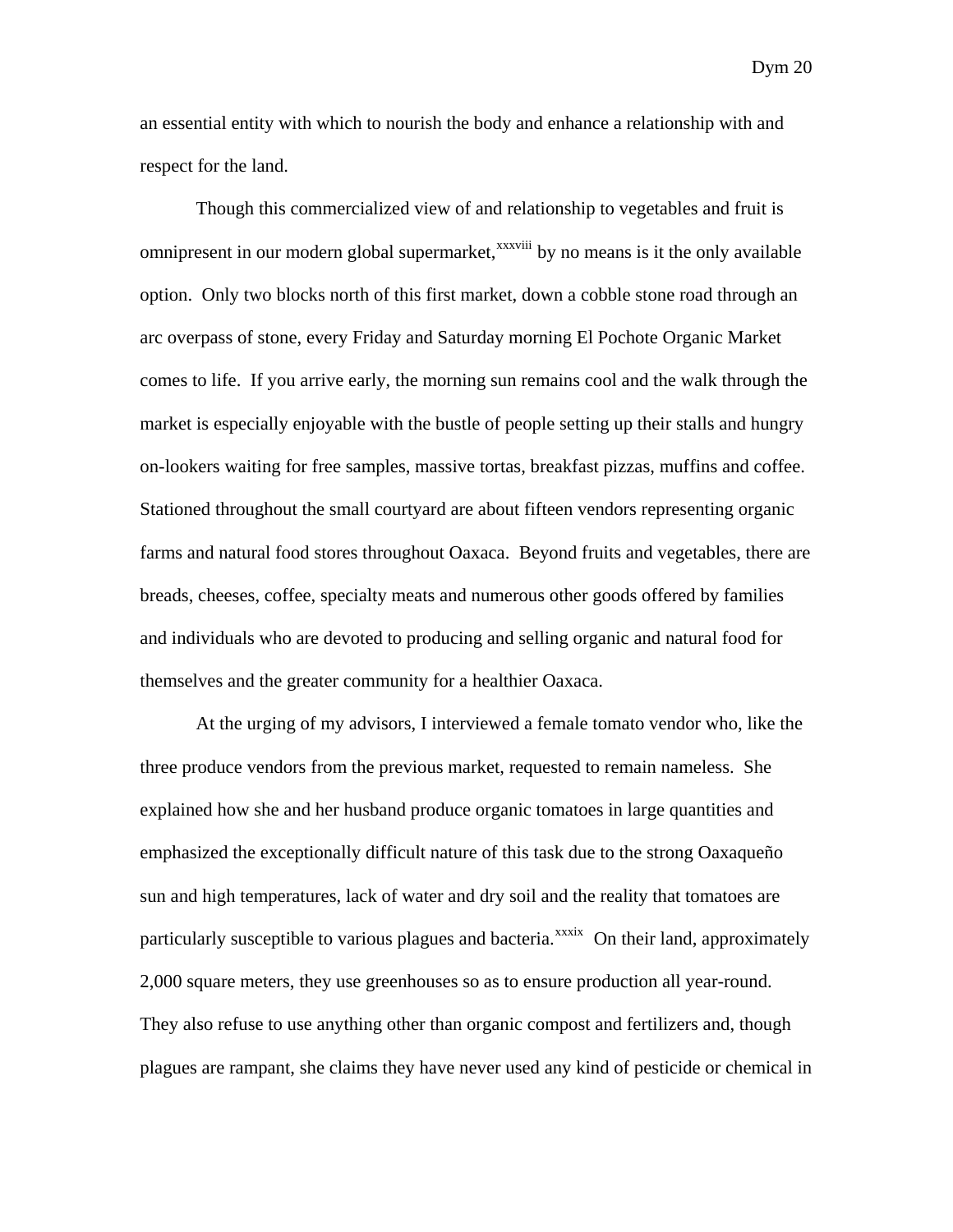their production. She lifted a tomato from her display and drew my attention to the top of the tomato where it was plucked from its stem, pointing to the slight yellow discoloration. "This plague is called *aranja roja* and it is very, very common. It eats the plant – first the leaf and then the tomato – and makes it yellow. It can ruin a whole crop if we don´t remove the tomatoes from the vines first" she explained. $X<sup>1</sup>$  In her two years immersed in this agricultural endeavor with her spouse, by far their largest struggle has been the presence of plagues and the threat of a lost harvest. However, for her, it is worth the risk as she is producing what she believes to be food that is truly healthy for the environment and for herself. My conversation with her taught me that an enormous degree of devotion and conviction is required when growing organic food due the high risks associated with its production; yet, the reward of being able to sell that which your labor produced clearly outweighs the costs.

 This steadfast commitment to organic food is championed by El Pochote market, where the consumption and production of organic food is promoted to no end. As a general background definition,

organic food production has certain characteristics including (that) the product was grown or raised by a producer who uses practices in balance with nature, using methods and materials that do not harm or destroy the environment. The farmer is committed to maintaining harmony with the environment, building biodiversity, and fostering healthy soil and growing conditions. XIi

This mentality and commitment to leading a more rounded, sustainable lifestyle – similar and often integral to that of permaculture – is how Val, another El Pochote vendor, has chosen to live her life and structure her profession. During this ISP period, she invited me to help harvest and sell her vegetables, which was a great experience. To prepare for a long morning at the market, we began Thursday afternoon into evening cutting those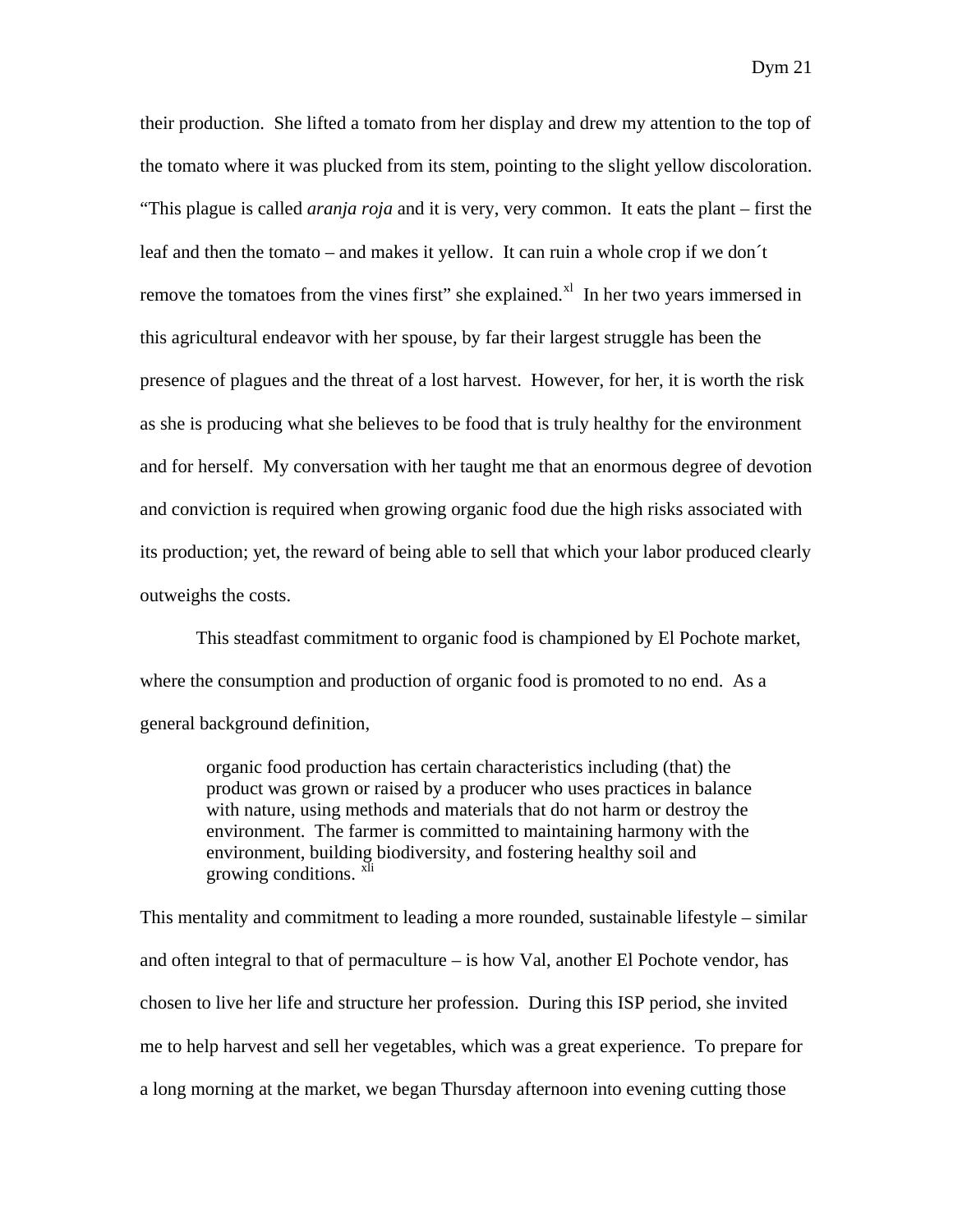greens and herbs that could be soaked in water overnight without going limp. We arranged pre-orders of greens, herbs and other vegetables, cutting, rinsing and tying them together with moss-green string. At five o´clock Friday morning, Val and I awoke and returned to her farm to finish cutting, cleaning and packing vegetables. Then, literally loading me and multiple crates of vegetables into her small car, Val drove us to Pochote where we set up a table, spread out our produce and began interacting with customers and selling our food.

 I undeniably felt a special pride in offering to the public the food that I had picked, cleaned, arranged and knew was organically produced; I can only imagine how these proud sentiments are amplified for Val and the other vendors at Pochote who plant and care for their produce from its origins and then hand it directly to their fellow Oaxacan consumers. This exchange from producer to consumer, rare in today´s industrialized world, is an important goal for which we must work as we search for alternatives to food production, distribution and consumption. El Pochote and those who support it through their hard work, sales and purchases is an essential alternative formed from the grassroots that proves communities can achieve a degree of food sovereignty and build a stronger consumer-producer relationship.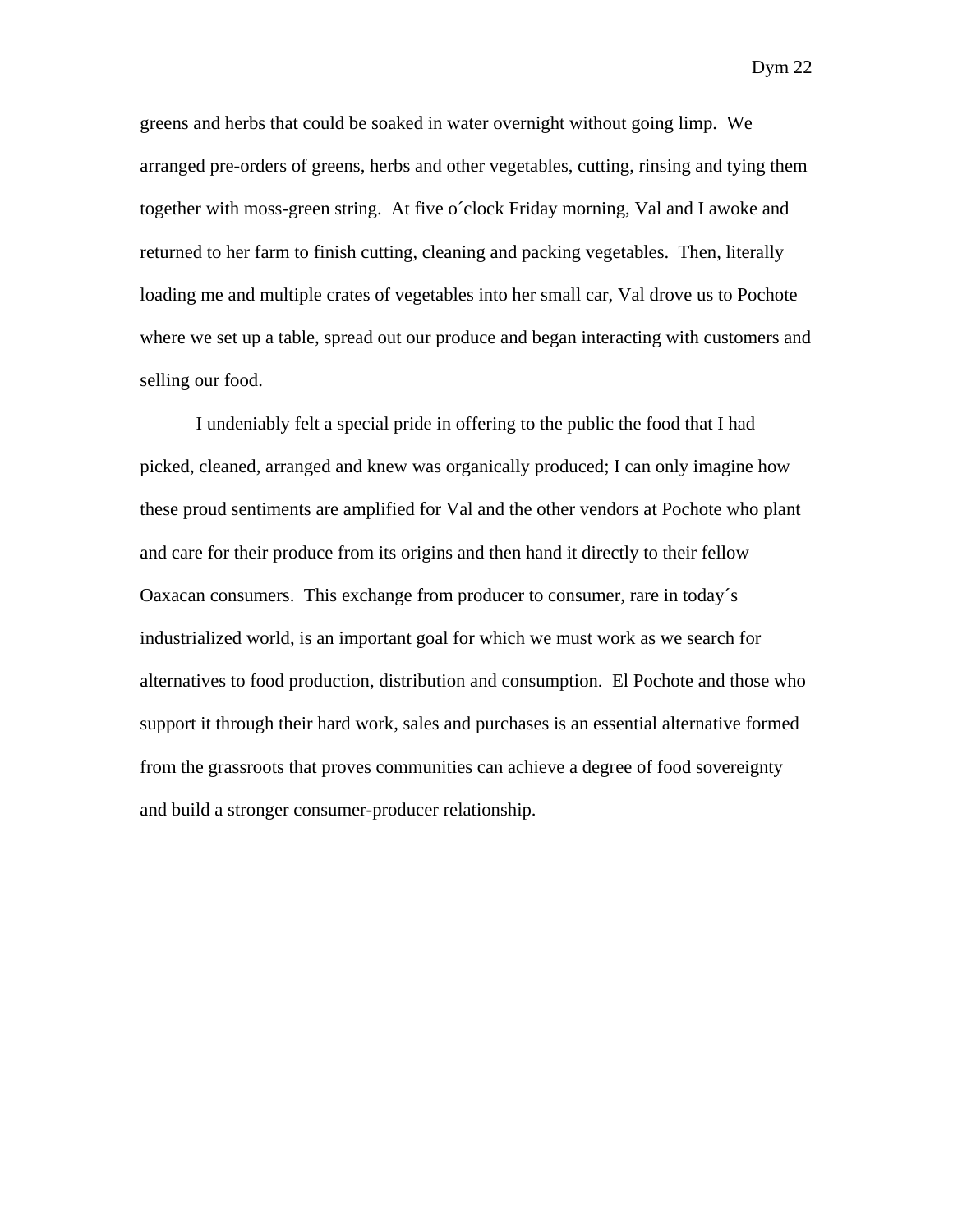### *Individual Alternatives for SelfSufficient Living*

El Pochote, as well as other organic markets in Oaxaca such as La Merced and Red Mexicana, could not function without the work of farmers who grow and tend to their land to make available such an abundance of organic produce. This requires not only a knowledge of the seasons, daily climate, plant needs, and soil and water problems, but a drive to create an alternative to the dominant system of agricultural economics and a willingness to push through difficult local and international challenges. It is with this determination that Val began her own farm in Oaxaca 18 years ago.

I first met Val at six o'clock in the morning near Tule, where she picked me up in her dusty, purple VW beetle. Void of back seats, the car took me on a shaky 20 minute ride away from Tule toward the countryside, each minute further away from the noise and commotion of the city center. Upon arrival at her farm, Arbol de la Vida, located across from a colorful kindergarten, her two dogs greeted us with bounds of energy and led us toward her land currently under cultivation. Surrounded entirely by large mountains, her two acre garden is nestled in the valley of Oaxaca. Closest to the entrance were five orange trees heavy with the green-hued fruit as well as six more carrying lemons, tangerines and kumquats. Offered as an apologetic explanation for the browncolored leaves of her citrus trees, Val stressed that she "simply could not use the little water (she) had just for the trees; (she) needed it for the products that would sell in the market."<sup>[xlii](#page-41-1)</sup> A water shortage for Val threatens both her crops and her market sales, on which she relies in part for a living salary. Indeed, the whims of nature have an immense impact on those devoted to a life of agriculture.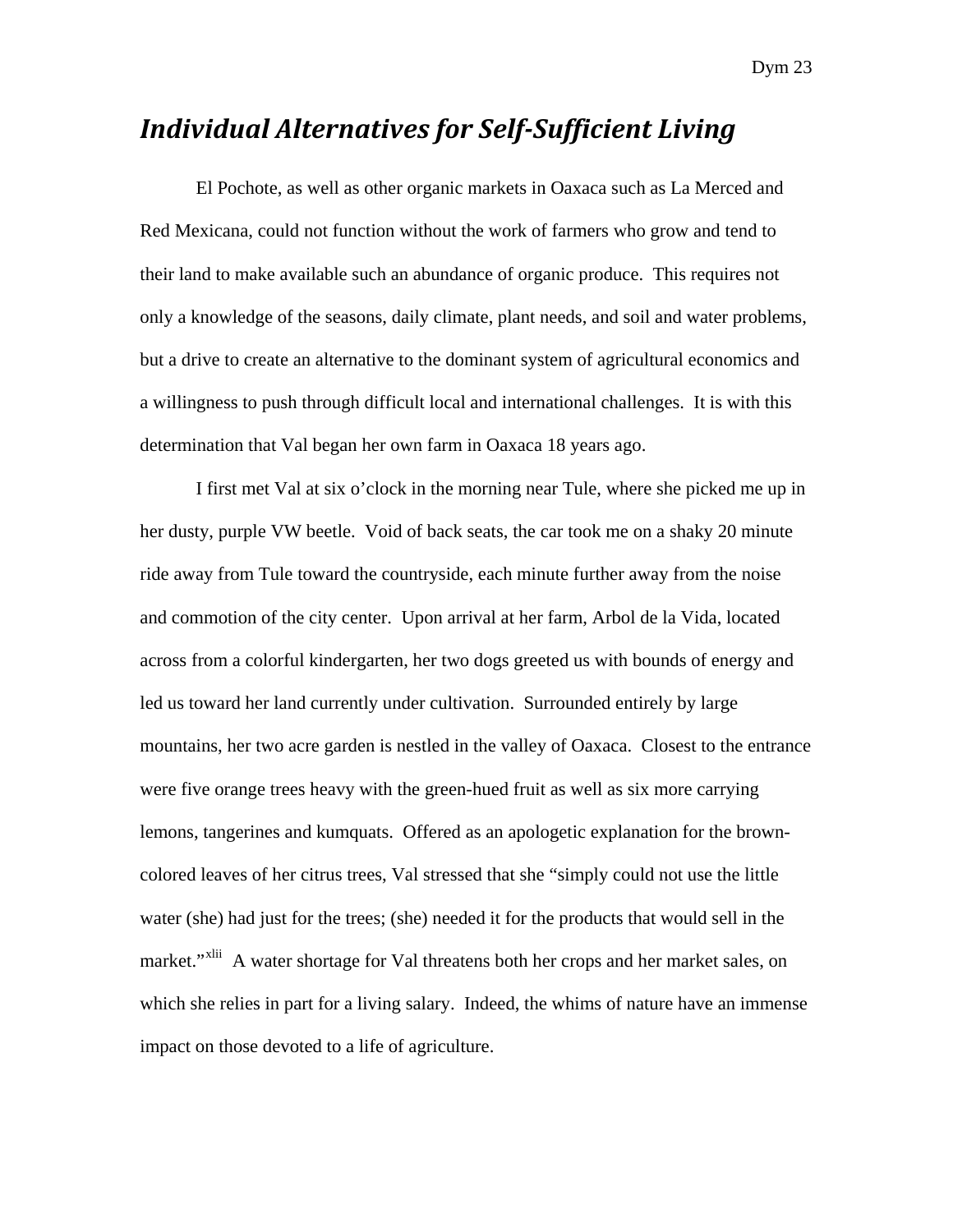Generally, as long as climate is favorable, Val grows and sells greens such as lettuce, arugula, kale, New Zealand spinach, red chard, dinosaur kale and a plethora of herbs, including but not limited to basil, dill, parsley and cilantro. She arrives early every Friday morning at El Pochote market and hopes to sell all of her weekly produce. "By no means is this a lucrative career. I have chosen it as a lifestyle because I believe that we should be eating organic food free of pesticides and chemicals and hundreds of food miles. If you want my full perspective, read Pollan´s *Omnivore´s Dilemma,*"[xliii](#page-41-1) she added with a grin as we walked up and down her rows of lettuce and kale, covered by black sheets in anticipation of the strong afternoon sun. Val recounted that it was only a few decades ago that one had to avoid all greens in Oaxaca because of the pesticides and chemicals used in large quantities by most farmers. In her opinion, pesticides have become "entirely all-too commonplace in modern agriculture."<sup>[xliv](#page-41-1)</sup> Indeed, the large scale production that the international market demands today cannot be achieved without the use of agrochemicals – sold by the same transnational companies whose genetically modified seeds have a monopoly on the market – to kill bacteria and plagues. This is neither sustainable for our health nor for the environment. Luckily, there has been a slow but growing demand among consumers in many parts of the world for produce free of pesticides, something that can be best achieved through diverse, organic growth on small plots of land. Val related this trend to her experience as a producer and vendor in local Oaxacan markets. Due to what she believes to be a boom in the tourist industry, she hypothesized that demand for her organic greens has grown a bit, though it still only provides her with a small salary. She hopes a continually growing awareness about the importance of organics will soon bring her more consumers.<sup>[xlv](#page-41-1)</sup>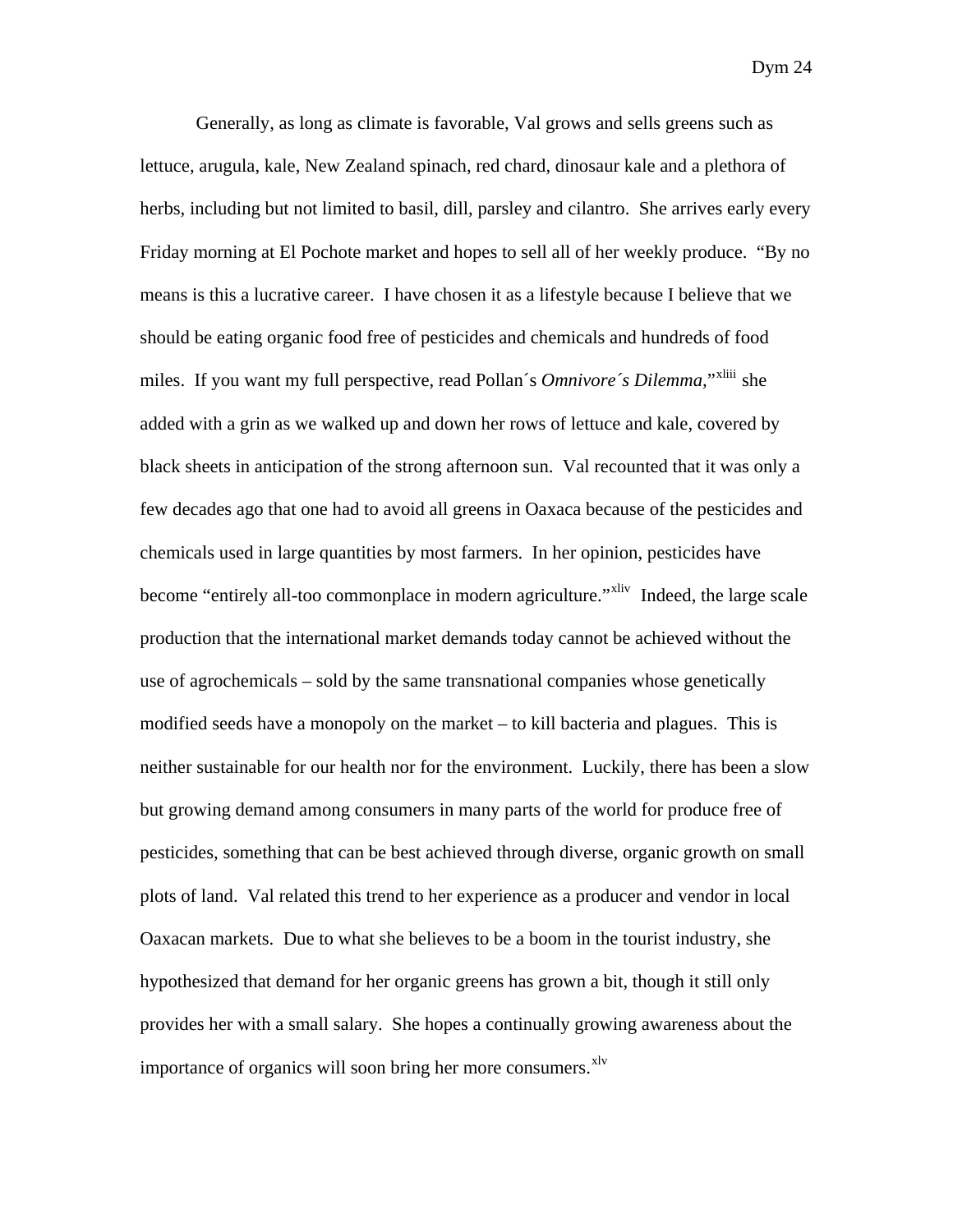In discussing organic demand and market supply, we soon found our conversation veering away from the local El Pochote and heading fast for big business and the international food market according to Val, frustrated with unfair competition from prepackaged lettuce companies. "*Lechuga Viva* knew that people had begun hearing the word 'organic' and they jumped on it,"<sup>[xlvi](#page-41-1)</sup> Val fumed, continuing to say that this relatively new brand of lettuce wore the word *organic* boldly and, in her opinion, fallaciously on its package of pre-washed lettuce. When I told her that I had eaten salads several times in restaurants here that claimed to be organic she scoffed, emphasizing that false marketing is rampant and is taking away consumer agency in making decisions about their food. "If the standards get bastardized so much, people are not going to know what they are buying. Here, in this common situation (the example of false-advertizing by *Lechuga Viva* brand) organic isn't organic…This whole food thing is going to be a huge crisis." $x^{N}$ 

To Val, "This whole food thing" represents the vast discrepancy between consumer and producer. In addition to the physical distance between food production and the dinner plate, what is so often lacking is consumer understanding of the meaning and value of organic and sustainable produce versus the true costs of modern industrial production. Indeed,

These hidden costs include environmental degradation, use of fossil fuels, damage to human health, and the destruction of rural communities. These costs are not paid for by the owners of factory farms; they are paid for by residents of the communities in which these operations are located, by taxpayers and by consumers.<sup>[xlviii](#page-41-1)</sup>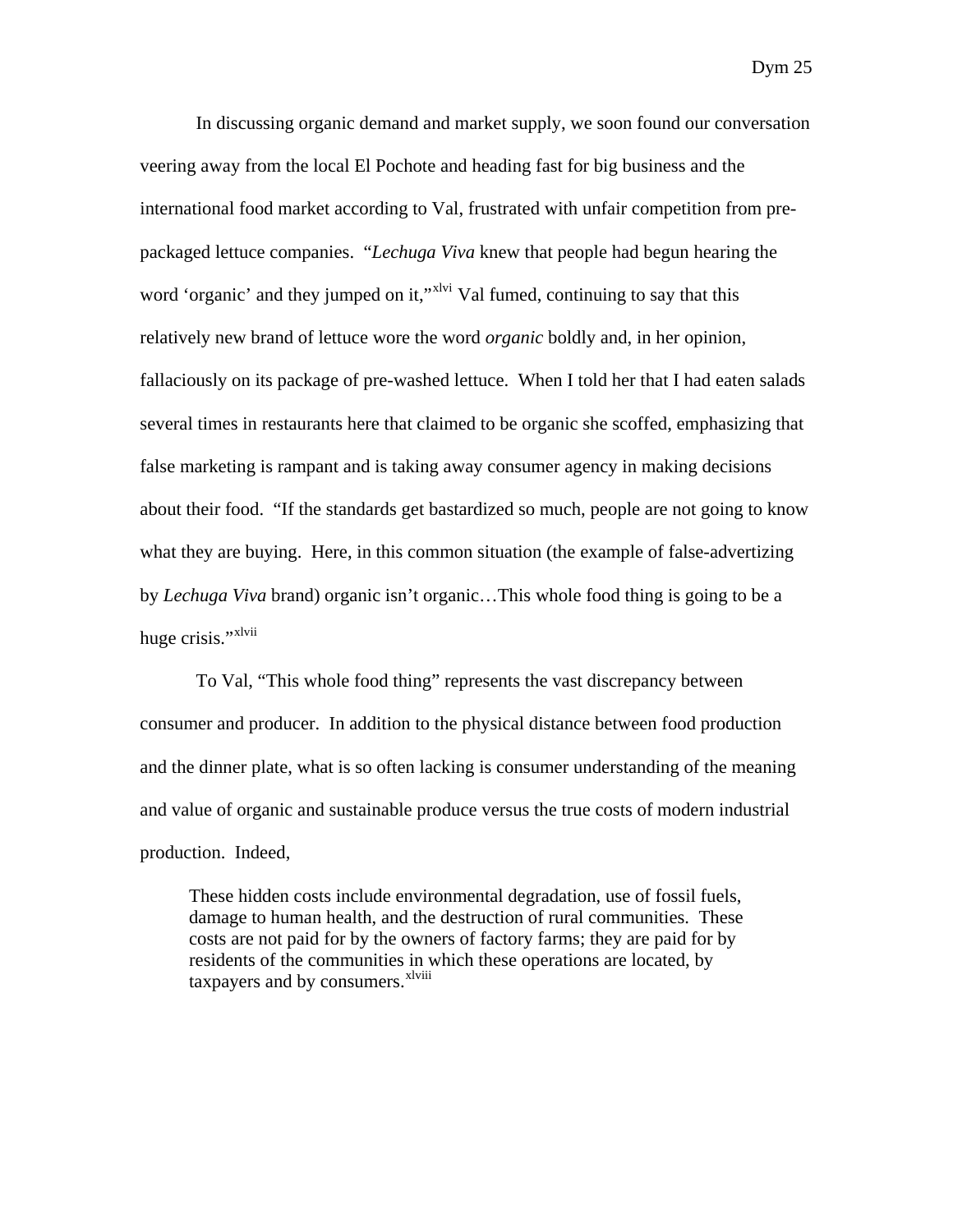If consumers were fully aware of the far-reaching impact of their choices, it is hopeful that they would feel far more impelled to purchase Val´s New Zealand spinach over *Lechuga Viva* brand.

The model and mission of Val's individual endeavor parallels that of Adriana Guzman and her husband, who moved to Oaxaca from Mexico City in search of a lifestyle that would promote such a healthy lifestyle for themselves and community. After working with indigenous communities in the Northern Sierra of Oaxaca to improve certain ecotourism projects, they began Tierra del Sol six years ago. Today, their four hectares (about ten acres) of land are dedicated to the cultivation, construction, use and dissemination of knowledge of organic agriculture and sustainable living.

On an exceptionally hot April morning, a twenty minute taxi ride left me a bit lost on the side of the highway, looking out onto a flat desert with scrub plants that stood between me and the mountains. Luckily, I had seen pictures of Tierra del Sol prior to my visit and immediately located my intended destination at the sight of a grand, silver *molino* (windmill) casting its shadow on a large triangular roof, which I would soon learn to be made of palm and local wood and adobe materials. Indeed, during our interview shaded by the morning sun by another palm-leaf roof, one of the first things that Adriana stressed was that each building – whether a baño seco, dormitory, or general meeting space – had been constructed with the use of local reused and natural materials. $x$ lix We continued our interview as Adriana took me on a tour of her land while discussing the structure of Tierra del Sol and her beliefs and devotion to a sustainable lifestyle.

On their two hectares currently in use, she and her husband are working to grow organic crops and plants and have constructed and continue to experiment with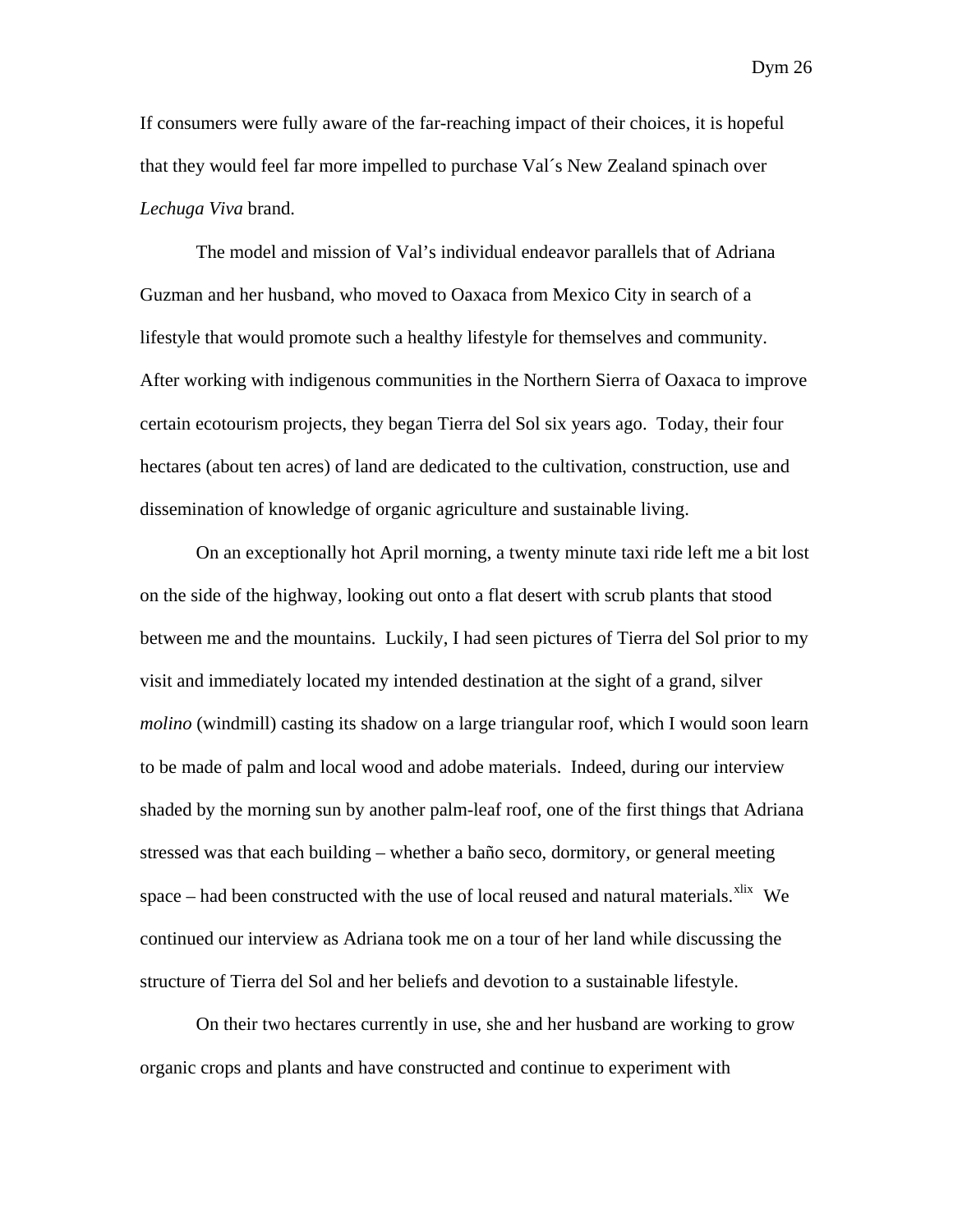alternative technologies. Adriana showed me their peanut-shell - based compost, a handmade, in-ground swimming pool that both functions as a rain catchment and a refuge from the afternoon heat, a water filtration system, baños secos (the only toilets they have) and a large *pozo de agua* (water well) that not only serves the water needs of Tierra del Sol but also those of thirty-eight local community members. We headed toward the garden, where Adriana taught me the systemic organization of her plants. On ten-by-one meter-long beds, of which there were about twenty, carrots, lettuce, beats, onions, kale, and calabaza grew in conjunction with a variety of flowers and herbs. She explained to me that she always plants the primary crop (vegetable) and the flowers one after the other, every two-by-one meter plot, and then later rotates the pattern so as to replenish soi[l](#page-41-1) nutrients through the exchange. $^1$ 

After years of research, experimentation, failure and the energy to repeatedly start again, these are the methods and systems that Adriana has discovered to work best with the soil, climate and resources of the region. The bounty and beauty of her crops and flowers are a brilliant physical manifestation of her knowledge and dedication to Tierra del Sol, as its grounds speak to her creativity and eye for beautiful design. We continued our tour through the garden along an adobe path, lined with dozens of sunflowers that mimicked human beings and seemed to stare at me in the eyes, until we approached an open building topped by a burnt-red tent, where vegetables are washed, rinsed, dried, organized, separated and wrapped as "boxed orders" and then sold on a regular basis to families, restaurants, La Merced organic market in Oaxaca and to a local Montessori school. Supporting Val´s earlier market speculation, Adriana emphasized that there is currently little demand for organic produce in Oaxaca and she feels her cleaning and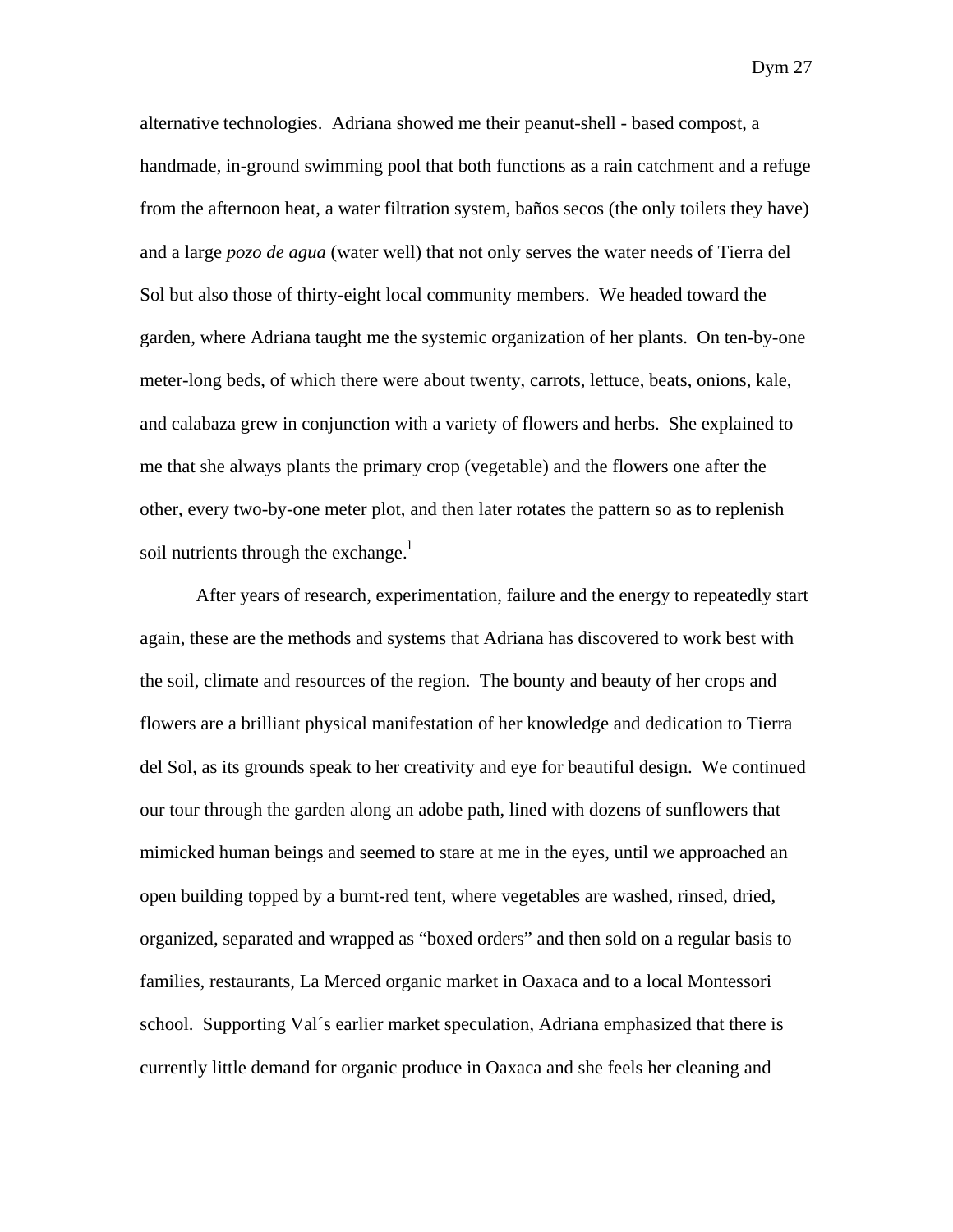preparing her vegetables increases her sales. Overall, Adriana and her husband are confident, "and hopeful," that the local market demand for organics will continue to increase for their own financial well being as well as the health of the greater Oaxacan community.<sup>[li](#page-41-1)</sup>

Most importantly for Adriana and her spouse is to create a wholly sustainable lifestyle, which they view as possible only once each aspect of living "gives back to another step in the process as well as to the people involved and the surrounding community." For example, five months during the growing season Tierra del Sol invites students from local schools in the city of Oaxaca and in nearby Tlacachuaya to work on the land and learn about food production. To Adriana, this learning workshop for youth is crucial right now because "kids simply do not know that their food comes from the ground. It sounds crazy to you and me, but so many of us are out of touch with how our food is produced." Presently working to better organize this school-to-farm outreach as well as enhance their volunteer program for both local and international participants, she emphasized that her efforts are powered by her belief that "this can be a reality for anyone. The earth needs a lot of attention and labor, but (Mexico's) resources are economical and readily available here in Oaxaca, where climate is on our side to grow many plants nearly every month of the year."<sup>[lii](#page-41-1)</sup>

Adriana believes sustainable living and self-sufficiency are feasible realities for which more individuals and communities must strive as it "is the healthy way. It would make everyone feel good and have a sense of pride in their work and place."<sup>[liii](#page-41-1)</sup> To be sure, by the end of our interview and tour of Tierra del Sol, it was the first time I had ever been able to escape the midday sun sitting in an outdoor gazebo made entirely of reused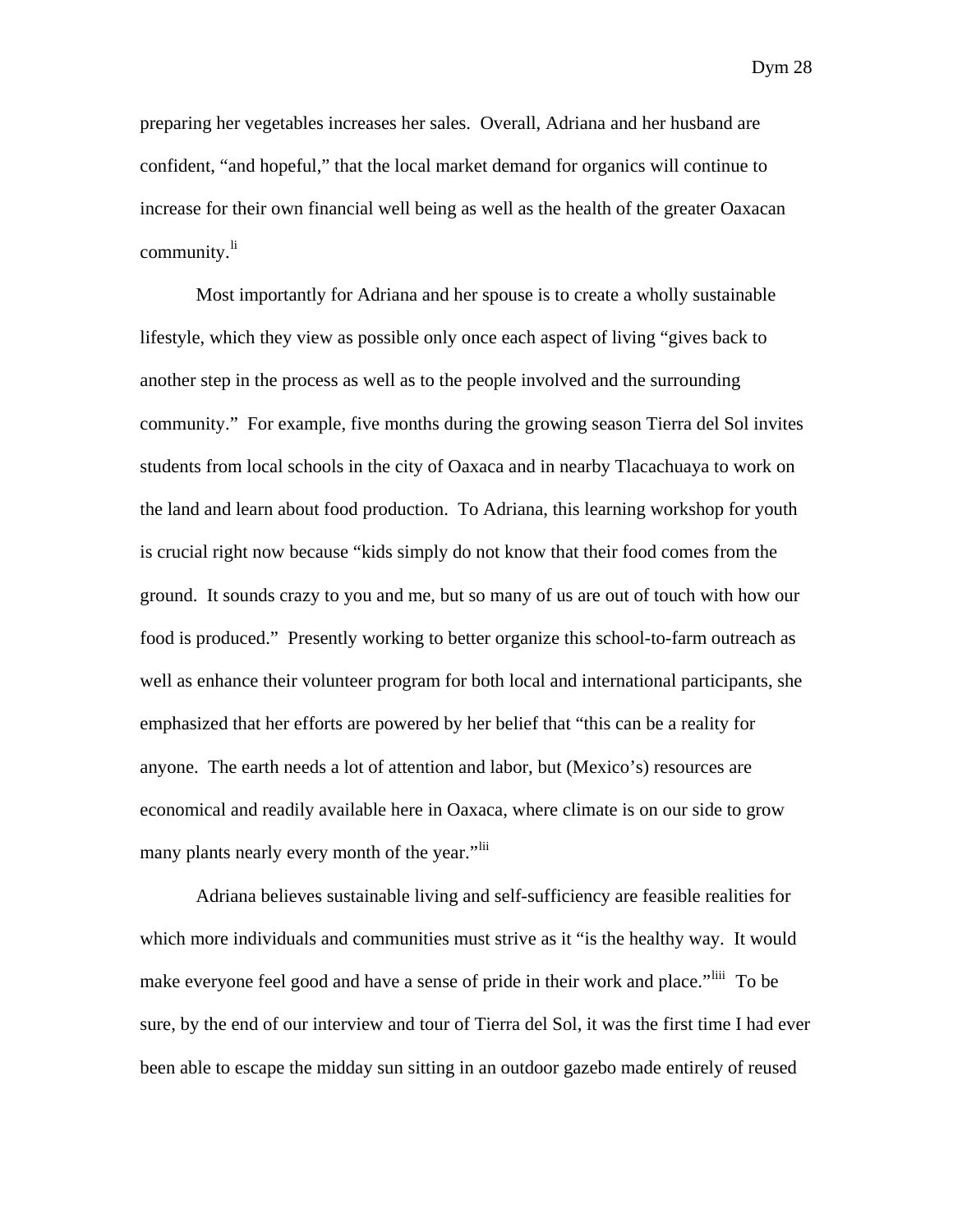tires and earth, knowing that my pre-departure stop at one of Adriana´s many dry toilets would add to the cycles of her farm rather than detract from her water well. I did "feel good," but on my walk through the quite countryside back towards the highway and Oaxaca City, it became clear that much of the beauty and success of Tierra del Sol came from its more rural location. Can this lifestyle then, be achieved in the city? Urbanites face different challenges than rural dwellers, such as even more scarce and contaminated water, pollution, lack of space and, in a place where *Gamesa* and *Bimbo* brands grace the packages of most food products, an ever declining understanding and respect for the origins and consumption of natural and organic food. Busy lifestyles and hungry families often render the creation of homemade *mole* impossible and allow Burger King take-out to look for more appealing. This has become endemic of industrialized, westernized cities throughout the world; must it be this way?

Proving that organic agriculture is indeed a viable and an ever-more feasible alternative in the quest for healthier city life is the mission of Unitierra´s Colectivo Flor de Asfalto, which began its work in May of 2007. As is summarized in their proposal, they recognize that today nearly half of the world´s population lives in an urban setting and therefore relies almost completely on rural agricultural production whose practices and capabilities are subject to the interests of large transnational seed and agrochemical producers. <sup>[liv](#page-41-1)</sup> Because in Mexico there is minimal national aid for these rural producers, they are rendered unable to compete in the international market and are most often forced to leave behind their rural lives and head for the city. Thus, the urban population continues to grow, as does the distance between urban, industrialized living and rural, agricultural living.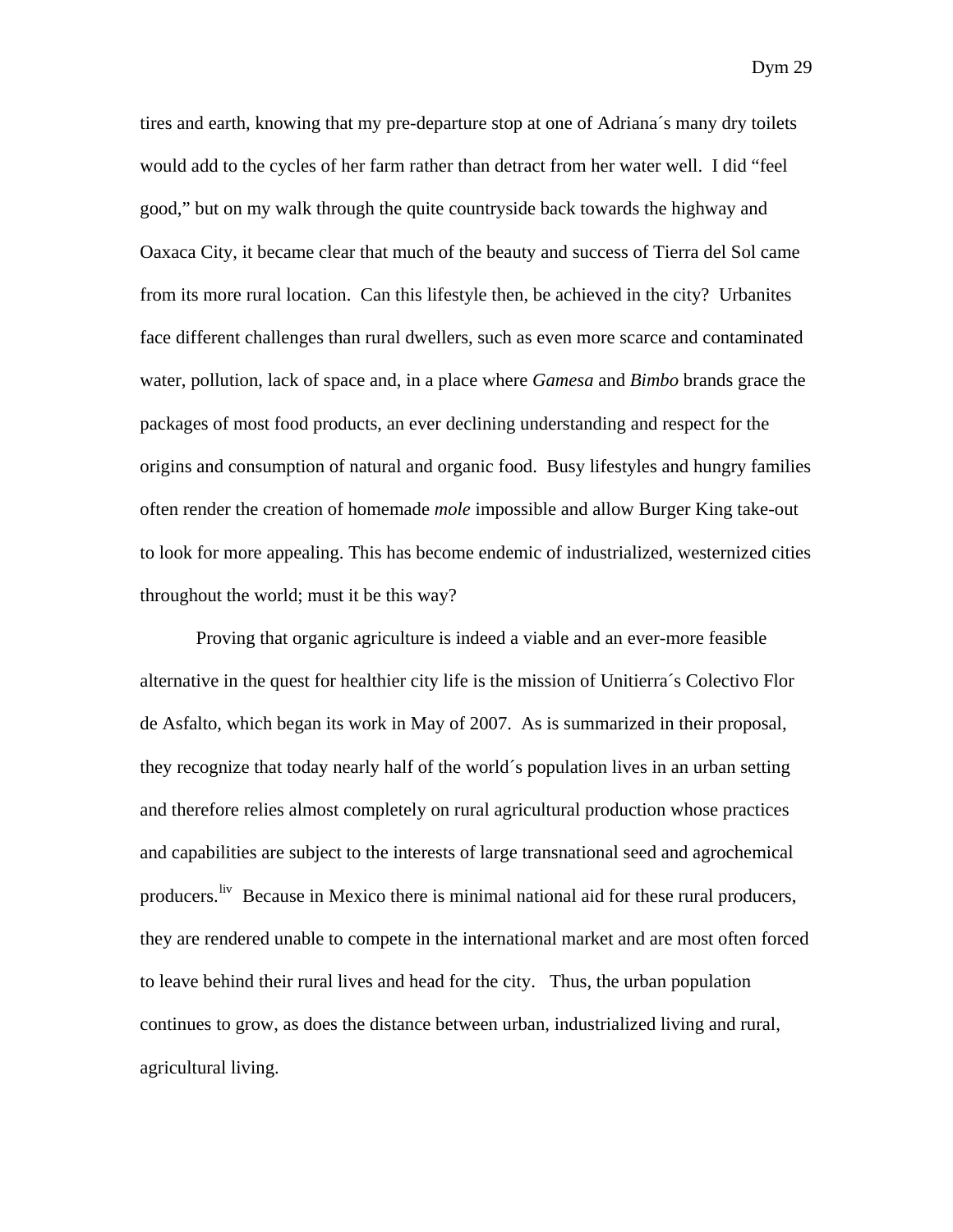To address this problem, Colectivo Flor de Asfalto proposed a project "to foment food autonomy in the neighborhoods of Oaxaca City" in order to improve the health and well being of families and the surrounding urban environment.<sup>Iv</sup> Through five demonstrative centers "strategically chosen in specific locations throughout the city,"<sup>IV1</sup> they plan to assert their three principle objectives: 1) to produce organic food, 2) operate an appropriate and functioning water system and 3) create a native seed bank.<sup>[lvii](#page-41-1)</sup> With *organopónico,* or the Cuban-developed technique of producing organic vegetables in urban gardens, <sup>Iviii</sup> Flor de Asfalto hopes to prove that through this system and the utilization of organic fertilizers, the instructed rotation of crops, constant care and the control of pests and illnesses, 70% of fresh produce can be cultivated at the "direct benefit" of those urban Oaxaqueñ@s "who have expressed interest in the development of these techniques."<sup>[lix](#page-41-1)</sup> Within city limits, on roof tops and windowsills, urban residents can achieve a degree of food sovereignty.

I was able to visit Diana Denham at Casa Chapulín, one of the first two of the five demonstration centers in Oaxaca City. Apart from its vibrant color, this deep azul house was by no means conspicuous on its street overlooking much of the city. Indeed, it was not until Diana took me on a tour that it became clear what made Casa Chapulín magnificently unique from its neighboring houses. The flat roof cradled numerous potted plants of various sizes, some surrounded by soft plastic containers or bags, while others by clay pots. Large straw and plastic bags of dirt leaned against the wire fence that lined the roof´s perimeter and a few tiny, homemade sacs of seeds sat in two of the roof corners near boxes of dirt from which crept several tiny, mossy-green buds. Also along the border of the roof rested four tires still in full form. (If I had only known about Adriana´s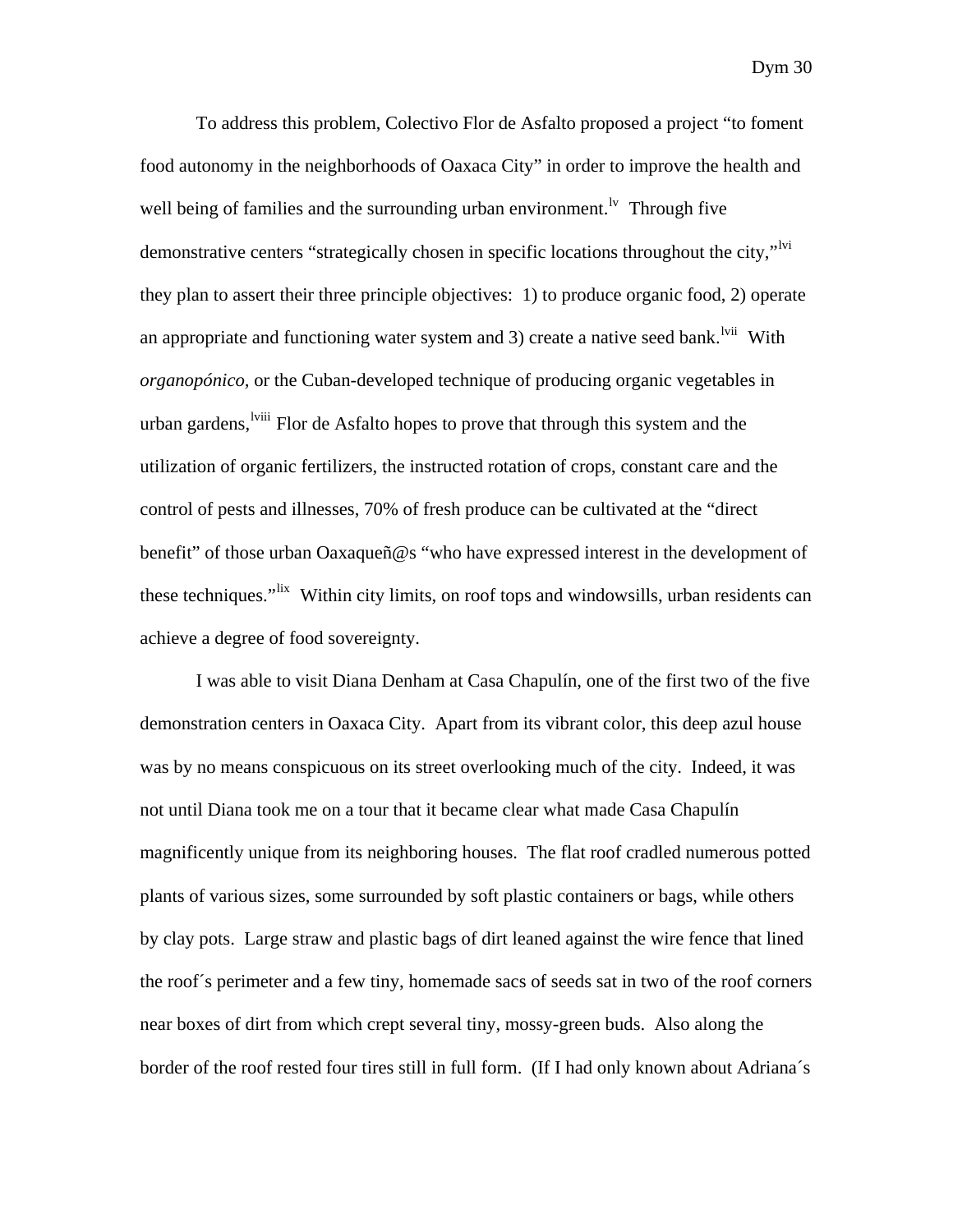gazebo prior to my meeting with Diana, I would have realized the endless potential uses for those tires!) Diana pointed out that "most things are very dry, but we are growing some herbs like cilantro and dill and parsley – you know, things that you would always want to have in your kitchen."<sup>Ix</sup> Diana also emphasized that they would normally have tomato plants as well, but an "unexpected plague"<sup>[lxi](#page-41-1)</sup> had devastated the first crop. For me, after speaking with several vendors and producers, it has become quite clear that the unexpected whims of nature and climate are often an independent farmer's greatest challenge, a reality that seems to make a successful harvest all that much more rewarding.

Diana stressed that her decision to help create Casa Chapulín stemmed from her belief that food sovereignty and the health of the local community were integral elements to the fight currently being battled in Oaxaca by APPO and so many other individuals and groups here and around the world whose human rights and cultural traditions have been violated by unjust international economics and politics. The need for urban food sovereignty, though a small step in an enormous global context, is a creative alternative and a necessary step away from our dependency on government and business forces. Brands like *Bimbo* and *Coca-Cola* that offer a variety of fast foods and soft-drinks are slowly beginning to take over traditional cooking, family time and are on a daily basis harming nature through their destructive production and distribution techniques. As is mentioned in their project proposal, Colectivo Flor de Asfalto is looking to revive a healthy and organic relationship with food production and consumption in an urban setting, where the division between the two is exceptionally large.<sup>[lxii](#page-41-1)</sup>

To be sure, Diana reminded me, "Lots of (people) here are already doing (what Casa Chapulín is doing). Next time you are walking in a neighborhood, look up at the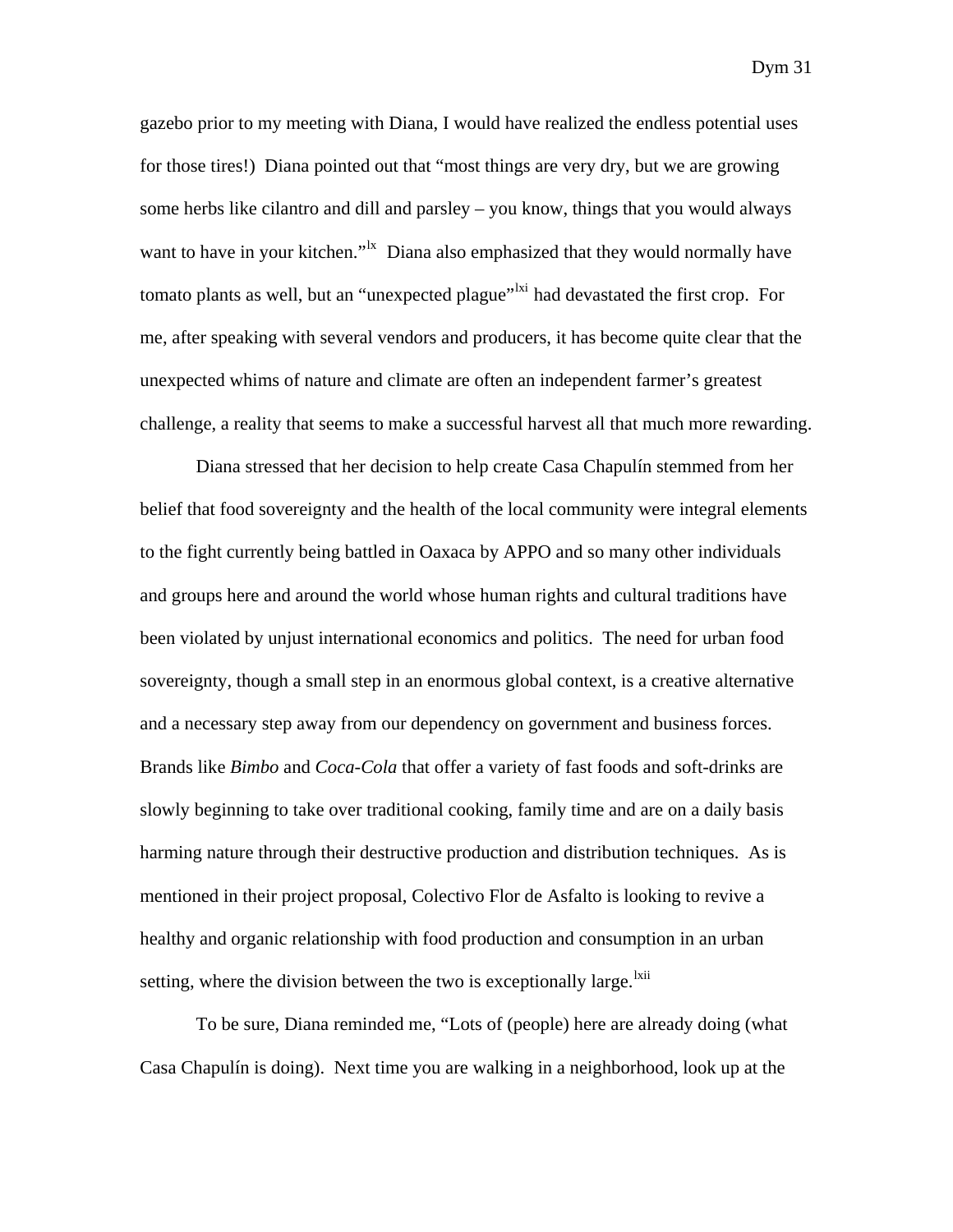roof and you will probably find some plants or vegetables." The goal of Casa Chapulín is not to create and force these methods, some of which have already long been established, on the urban community, but to help spark a new and more wide-spread interest in healthy living in the city and foster the ability to do so by providing resources.<sup>[lxiii](#page-41-1)</sup> Currently, Diana and volunteers, who give their time for an average of three months, are working to create workshops to teach different methods of organic vegetable and plant production as well as various art and physical activities for youth to raise awareness about the importance of healthy production and consumption of vegetables. They also plan to conduct a series of interviews with local community members to better understand their past and current methods of urban agriculture as well as their views and desires for the future of Oaxacan food sovereignty.<sup>[lxiv](#page-41-1)</sup>

Casa Chapulín and Colectivo Flor de Asfalto want to help revive the knowledge of locals and apply it to current initiatives in urban agriculture. Urban living does not have to be fully detrimental to the environment, human health or family welfare. Food sovereignty and a sustainable relationship within an urban environment is a possible alternative in our changing world.

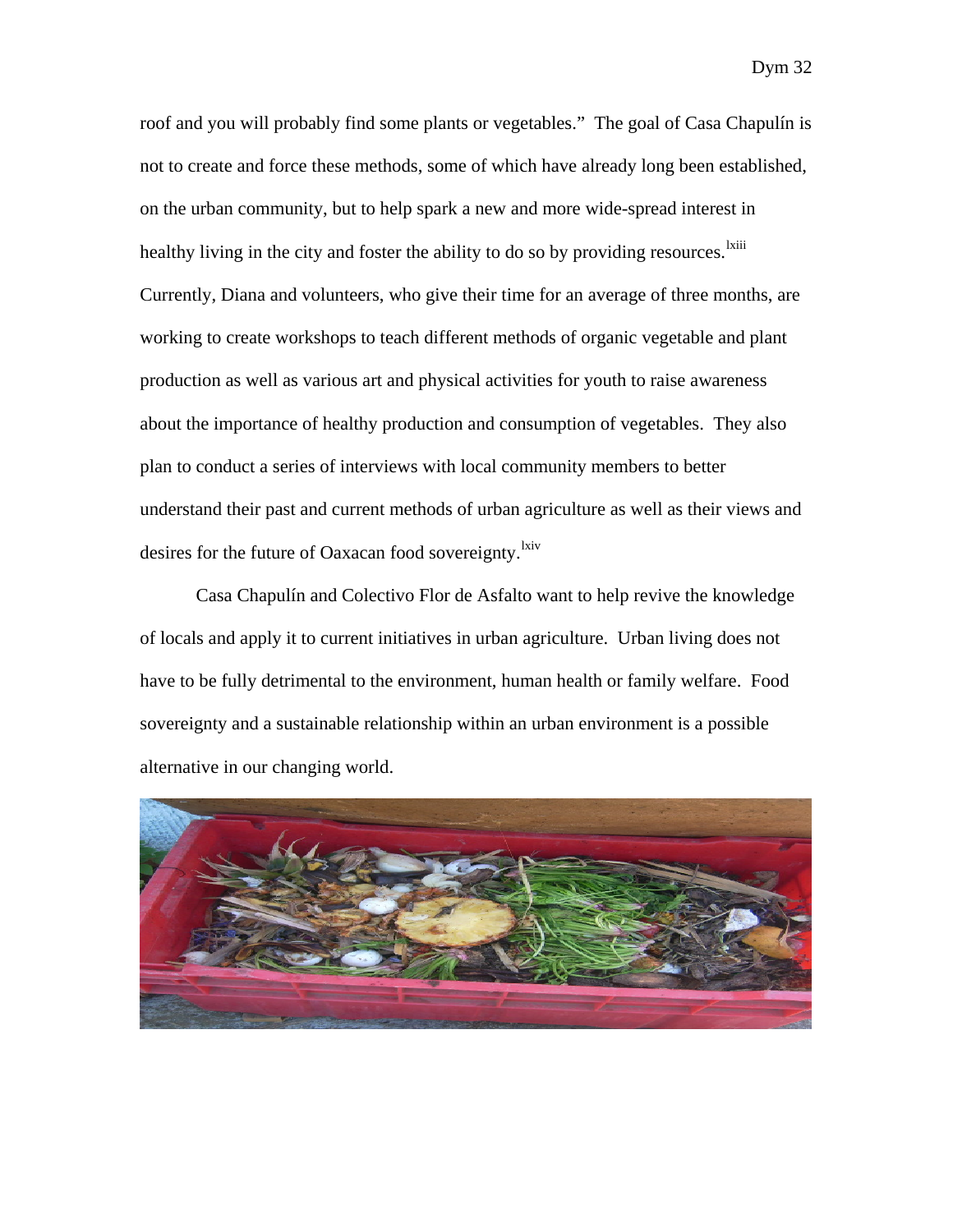#### *Food for Thought, Reflection and Conclusion*

 Somewhat hidden on a typical city street in Oaxaca, overlooking an increasingly populated and polluted city with a backyard littered by trash and rotting building materials, Casa Chapulín and the space it occupies is a metaphor for the system against which it and the other organizations and individuals with whom I met are fighting. The battle for food sovereignty cannot and will not be a simple task; long-term change both locally and internationally will not be realized in your or my lifetime. Akin to the trash and pollution surrounding Casa Chapulín, a messy and unjust food system has already left its destructive and long lasting mark on our global society by changing the way food is grown, eaten and viewed in communities spread all across the planet. Big Business has destroyed small family farms, livelihoods and traditional ways of working with and viewing the earth and land and has replaced these traditions with mechanized and modified methods of production and distribution that is neither sustainable for our bodies nor for the environment.

However, like the trash behind Casa Chapulín, this `mess´ can be cleaned with time and energy from members of the local community. What must change is the thoughtlessness that we have as consumers when we throw a wrapper by the side of the road instead of looking for a trashcan or when we purchase *Bimbo* potato chips instead of an orange from a local vendor. We must be actively aware of the impact of our daily decisions and must correspondingly change our lifestyles. Meeting with Val, Javier, Rafael, Adriana, Diana and other activists emphasized that no person who has been blessed with individual and environmental resources and abundance has an excuse to make poor choices. In doing so, he or she would be boldly refusing to recognize the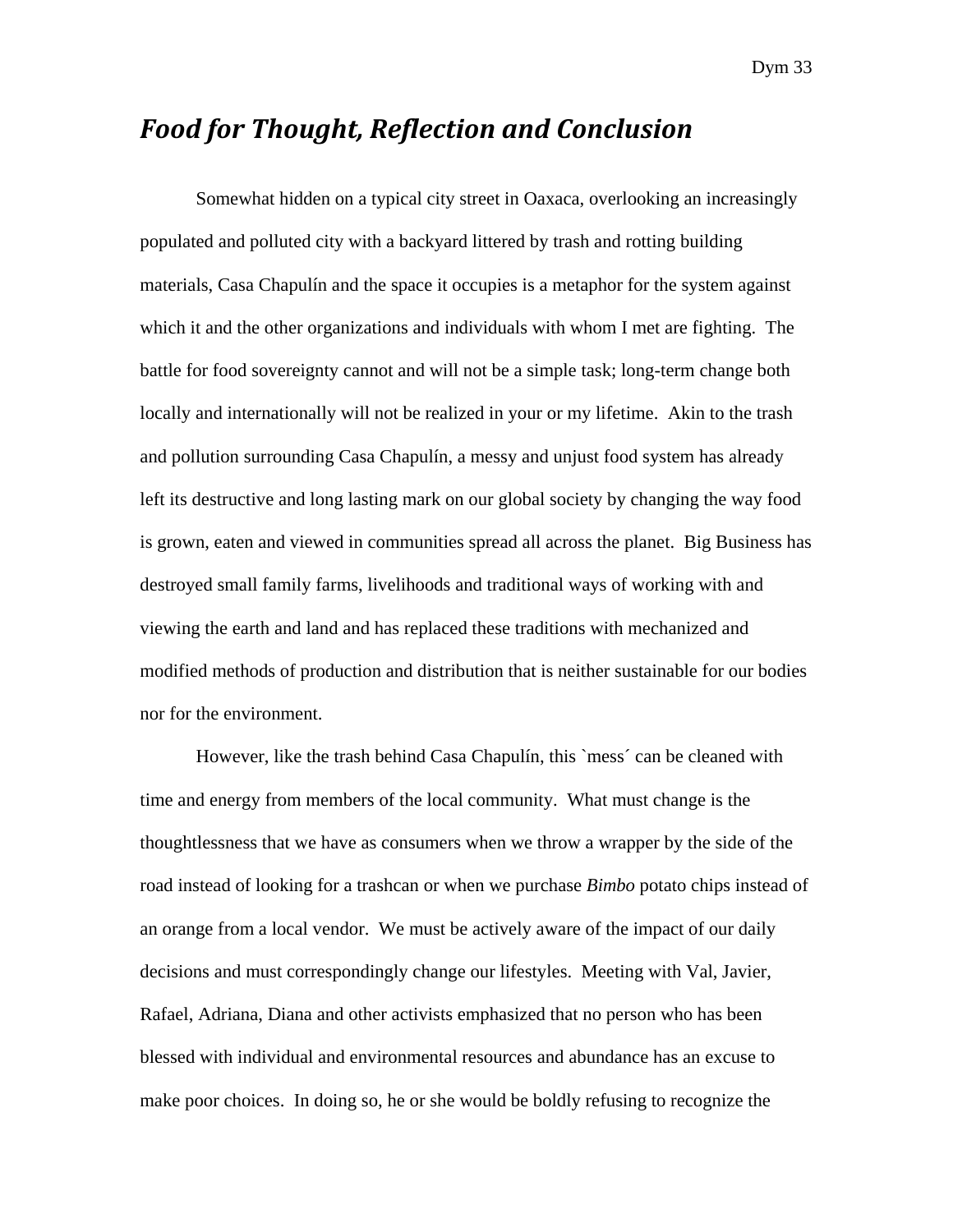inter-connectedness and responsibility we all share and the far-reaching influence of our actions. When I purchase a *Coca-Cola* in the US, I am saying that I do not actually care about the amount of environmental destruction and human-rights abuses this brand has impinged upon the world since the early  $20<sup>th</sup>$  century. Yet, when I promise to try and eat locally and organically or drink fair-trade, shade-grown coffee, I am asserting that I want to be part of the sustainable and just cycle of the sharing of food between producers and consumers without harming small family farms and business, the environment or the health of myself and my community.

To be sure, this ability to choose is a privilege. The general community, which is interested in and capable of the organic production of food, with whom I have worked over the past few weeks in Oaxaca is indeed a privileged community. In a greater social context, those people who *choose* to become involved in agriculture – whose parents and immediate family did not *have* to work the land and rely on the environment to survive – are generally equipped with a western education and the ability to freely decide how they want to live their lives. That agriculture and an often romanticized "return to the earth" is an option for these individuals highlights their intellectual, economic, social and political privilege. I feel all so much more comfortable saying this because this is my background and my personal experience.

 In stating the above, I by no means aim to nullify the efforts and extremely wellintentioned individuals and groups who are working to make change toward improved nutritional and community health through urban and rural farming initiatives. Yet, I must specify the ever important difference between the *organic food movement* and the *food justice movement*. The former is achievable only where there is time, knowledge and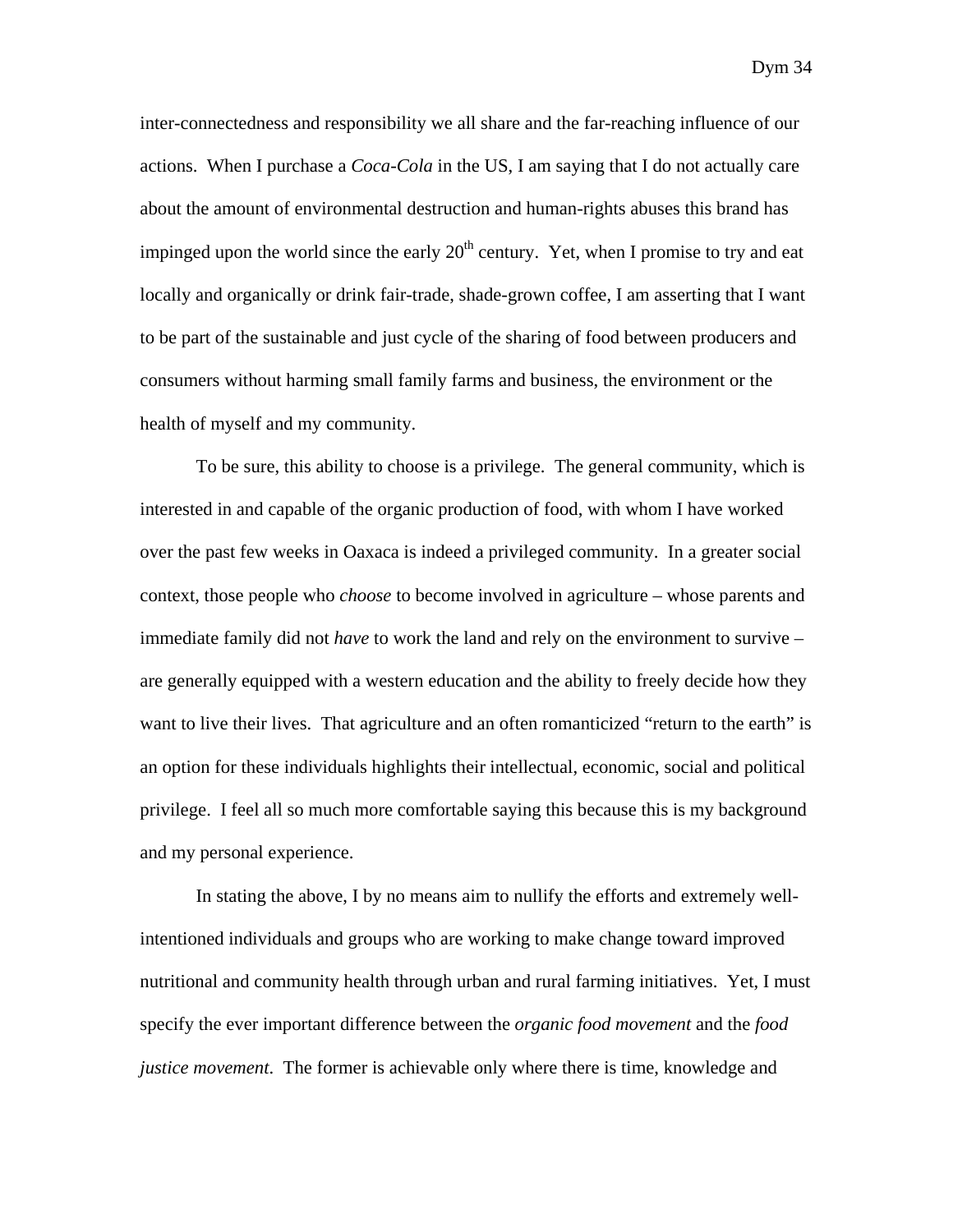amply finances to apply to organic food production and the dissemination of its importance in local communities, an important and often enjoyable commitment where joined together are people who enjoy gardening and eating healthily and who do genuinely care about the state of their health and nature, a scenario that best describes the experiences offered by Adriana and Val. The food justice movement necessarily includes this form of food production, but also embodies a more universal movement that fights first and foremost for political, social and economic justice on behalf of those individuals who are truly suffering from the effects of the neoliberal economy and the presence of the international market in agriculture. I would assert that this is the experience and goals of ITT and CidecI, among many other alternative communities and learning centers that exist in Oaxaca and increasingly throughout Mexico and the world.

Food justice is the ultimate fight for food sovereignty and thus embodies the human and community *right* to choose the food and food system most economically, socially and culturally appropriate, something that is not readily available of our global peers today. Due to our financial and educational privileges, I and my peers of the Western world are able to see the evils of the mechanized, transnational-owned international market and we can reject it. In doing so, the degree of improvement in our immediate lives is not significant statistically or even visually because we have always led a life of privilege and, for the most part, have not had to base our individual or familial survival on the wavering world prices set by the unjust *mercado global*. Contrarily, should this food justice movement achieve its aim and reach those marginalized communities – whether indigenous or poor or minority or rural or inner-city – that are suffering directly from the industrialized world's mechanically produced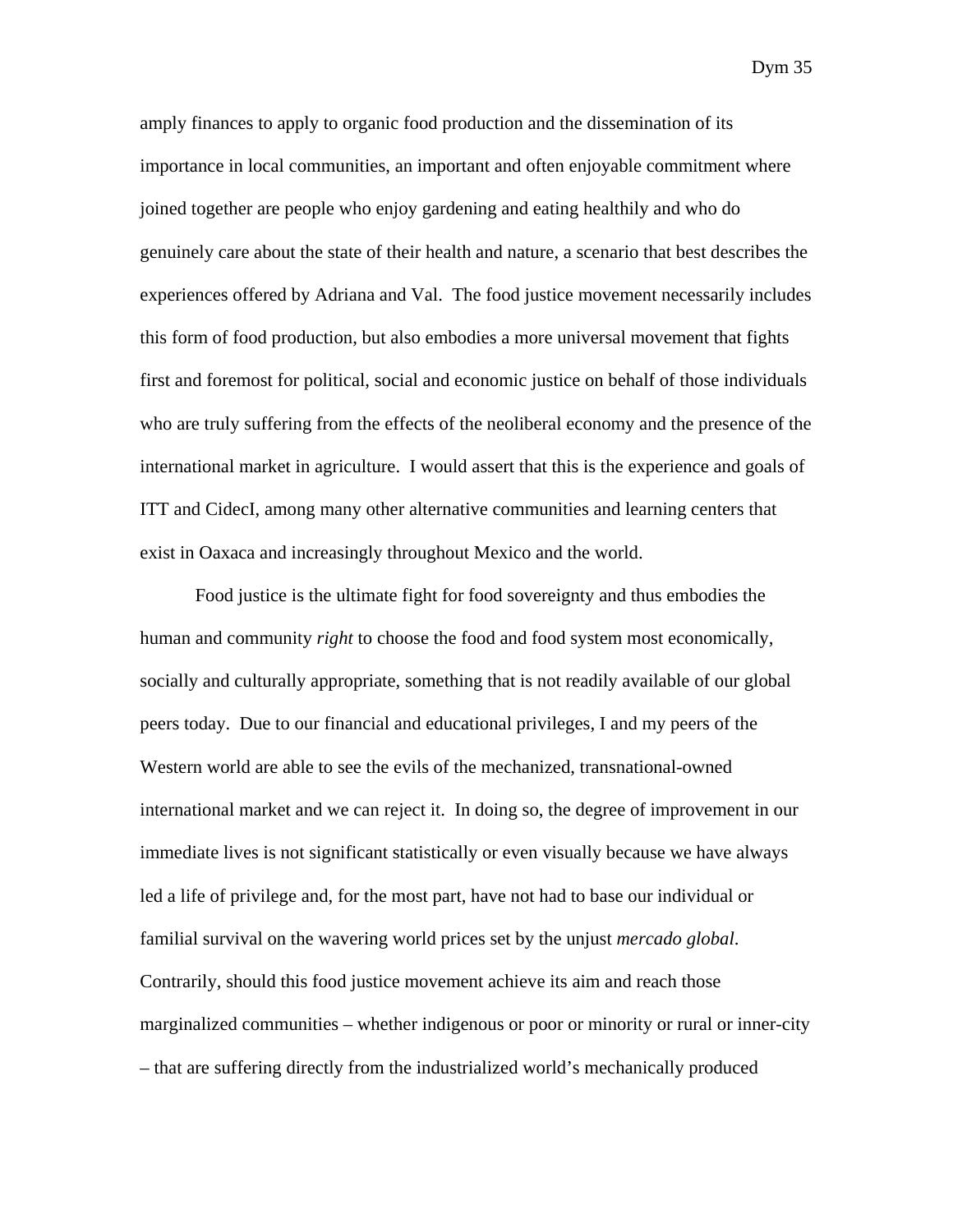wrappers, toxic-waste, processed food, deforestation, desalination, or desertification caused by the environmental and social racism inherent in so many of our thoughtless consumer and policy decisions, tangible local and global change would finally be achieved.

Healthy food should not only be for the privileged members of our global society, yet in "the fights down here in Oaxaca, there is little said about food."[lxv](#page-41-1) We forget that food is life and overlook the cultural significance and joy that food can bring to our table, our families and our communities. This fight, like so many others, is no where near won; every effort, however miniscule or slightly misinformed, is crucial to success. I am thus incredibly impressed by the organizations and individuals with whom I have worked and have every bit of confidence that their efforts are making change. I do believe every bit of physical action and awareness is essential and effective in the fight for food in Oaxaca.

In the end, food sovereignty will be integral to and inseparable from the largest and most successful social transformations around the world. My ISP has enabled me to learn about and help support those actions currently being taken in both urban and rural Oaxaca, Mexico to help grow this necessary change.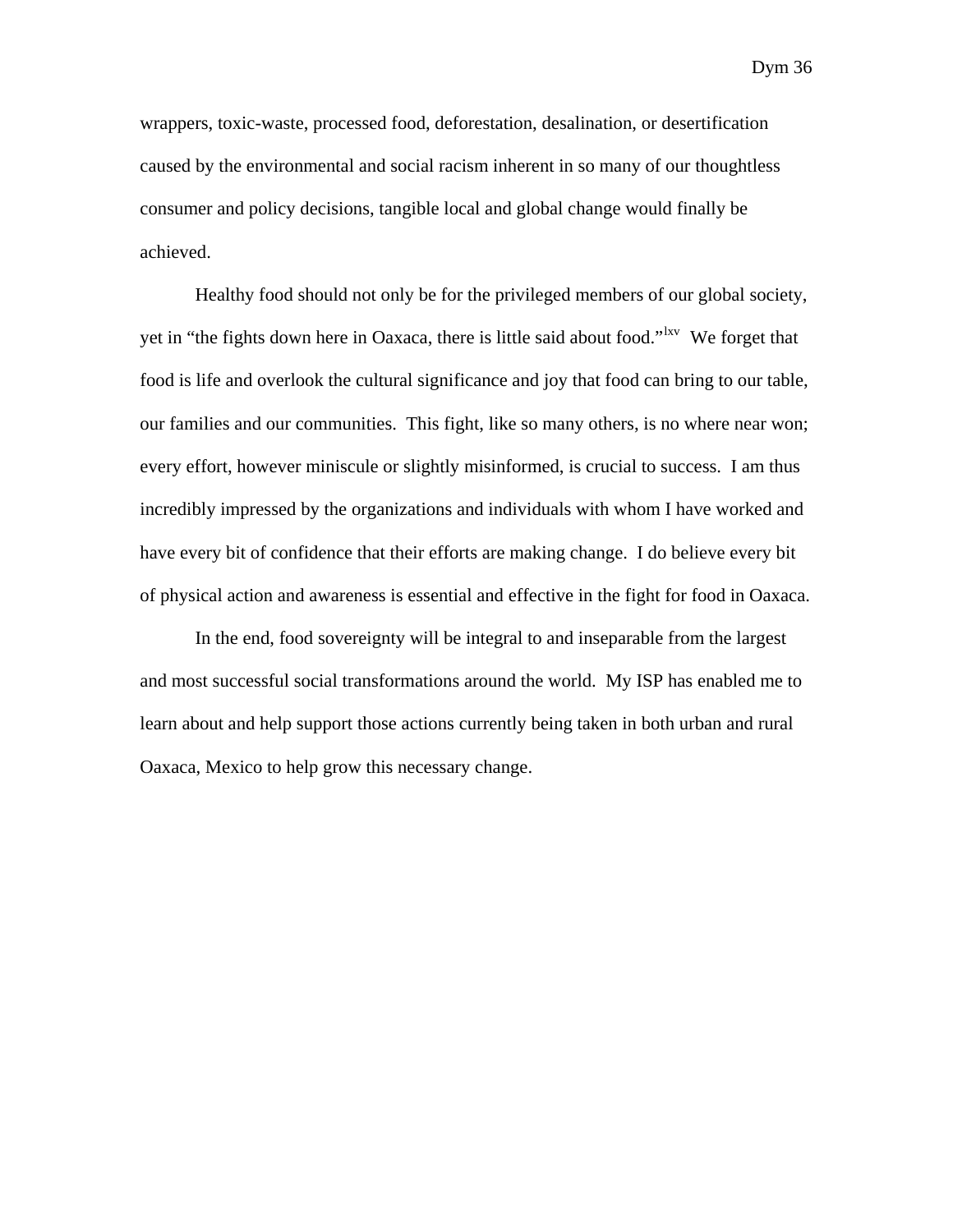#### *Endnotes*

 $\overline{a}$ 

<sup>i</sup> Goodman, David. Redclift, Michael., Eds. *Environment and development in Latin America: The politics of* sustainability. Manchester University Press, Manchester, 1991. (48).<br>
<sup>ii</sup> Val. Discussion and interview at Arbol de la Vida. April 21<sup>th</sup>, 2008.<br>
<sup>iii</sup> Esteva, Gustavo. Marielle, Catherine. Coordinadores. *Sin Maíz, no ha* 

v Berry, Wendell. *The Art of the Commonplace: The Agrarian Essays of Wendell Berry.* Counterpoint Press, United States of America. 2002.

vi "Di Chiro, Giovanna. *Nature as Community: The Convergence of Environment and Social Justice.* In: Michael Goldman (ed.), *Privatizing Nature: Political Struggles for the Global Commons*. London: Pluto Press, 1998. (120-143).

vii The Ecologist. *Whose Common Future? Reclaiming the Commons*. Earthscan Publications Ltd, London. 1993. (21).

viii SICE: Trade Policy Developments – NAFTA. *Text of the Agreement*.

<http://www.sice.oas.org/Trade/NAFTA/NAFTATCE.ASP>. Retrieved on April 31st, 2008.<br><sup>[ix](http://www.sice.oas.org/Trade/NAFTA/NAFTATCE.ASP)</sup> Rodarte, Olivia Acuña. *Toward an Equitable, Inclusive, and Sustainable Agriculture: Mexico's Basic* 

*Grains Producers Unite*. In Wise, Timothy A. Salazar, Hilda. Carlsen, Laura. Eds. *Confronting Globalization: Economic Integration and Popular Resistance in Mexico*. Kumarian Press, Bloomfield, Connecticut, USA, 2003. (129-148).

x Rosset, Peter M. *Food is Different: Why We Must Get the WTO Out of Agriculture*. Zed Books, London. 2008. (42).

 $\overline{X}$ <sup>xi</sup> IBID (61)

xii Barry, Tom. *Zapata's Revenge: Free Trade and the Farm Crisis in Mexico*. South End Press, Boston, Massachusetts. 1995. (214)

 $x$ <sup>xiii</sup> National Academy of Science, as quoted in Puente PowerPoint as viewed on April 25<sup>th</sup>, 2008.<br>  $x$ <sup>iv</sup> Puente PowerPoint as viewed on April 25th 2008

 $x<sup>x</sup>$  Female participant and advocate of amaranth, Oaxaca. Puente Taller. April 25th 2008

xvi Puente PowerPoint as viewed on April 25th 2008

<sup>xvii</sup> Ibid.<br><sup>xviii</sup> Esteva, Gustavo. Discussion at his home in Oaxaca, Mexico. March, 2008.

<sup>xix</sup> Baños secos, or dry toilets, are an alternative technology very commonly used by the people with whom I met during this ISP period. They are an alternative for organic human waste disposal that is odorless and does not attract mosquitoes. The bowl separates the urine and the excrement, which are deposited into two, pre-made chambers. Once diluted with water, the urine can be used as a fertilizer for most plants. So too can the excrement once it has been hermetically sealed for several months, depending on the size of the chamber. This is a method that not only recycles human waste, but also saves the 40% of human use water that is used today for the transportation of our excrement.

Inso. *Manual de Técnicas de Defensa Ecología. 2ª. Edición aumentada y actualizada*. Impreso en Talleres Gráficos Independencia. S.A. de C.V. Oaxaca, México. 1990.

xx Esteva, Gustavo. Discussion at his home in Oaxaca, Mexico. March, 2008.

<sup>xxi</sup> LocalHarvest.Com description of Community Shared Agriculture as "a way for the food buying public to create a relationship with a farm and to receive a weekly basket of produce…(where) by making a financial commitment to a farm, people become "members" (or "shareholders," or "subscribers") of the CSA." <http://www.localharvest.org/csa/>. Retrieved on May 1, 2008.<br><sup>xxii</sup> Esteva, Gustavo. Discussion at his home in Oaxaca, Mexico. March, 2008.<br><sup>xxiii</sup> IndyMedia.Org definition of *caracoles* as "spaces built by the Zapat

autonomy."<http://www.indymedia.org.uk/en/2005/01/303391.html. Retrieved May 7th 2008

xxv IPC Food Sovereignty Website. Definition of food sovereignty. [http://www.foodsovereignty.org/new/.](http://www.foodsovereignty.org/new/) Retrieved April  $12<sup>th</sup>$ , 2008.

Cultura y las Artes. Dirección General de Culturas Populares e Indígenas. Mexico, D.F. 2003.

iv Barry, Tom. *Zapata's Revenge: Free Trade and the Farm Crisis in Mexico*. South End Press, Boston, Massachusetts. 1995. (94).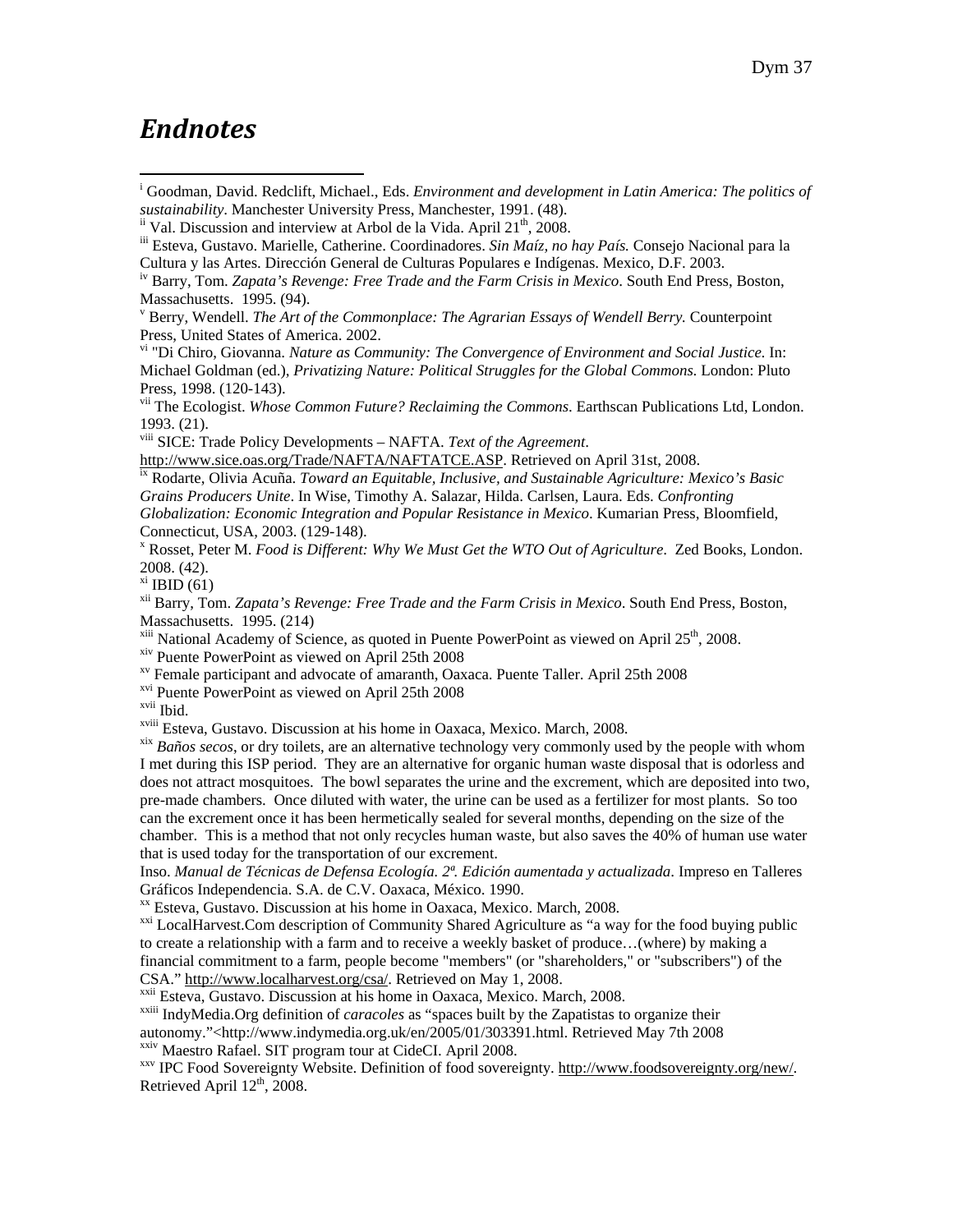<sup>xxvi</sup> Group for the Promotion of Education and Sustainable Development. In Spanish: "Grupo para Promover la Educación y el Desarrollo Sostenible, A.C." [www.grupedsac.org](http://www.grupedsac.org/). Retrieved May 2<sup>nd</sup>, 2008. xxvii Javier Zaragoza, Director of El Instituto Tonantzin Tlalli. Interview and discussion of ITT. April 30th

2008.<br><sup>xxviii</sup> Ibid

<sup>xxix</sup> Ibid<br><sup>xxx</sup> Description and definition of permaculture. *Permaculture Magazine: Solutions for Sustainable Living*. [http://www.permaculture.org.uk/.](http://www.permaculture.org.uk/) Retrieved on May 1<sup>st</sup>, 2008.<br>
<sup>xxxi</sup> Translated as *vegetable gardens*.<br>
<sup>xxxii</sup> Literally, Tittle magic balls' created by a Japanese horticulturalist<br>
<sup>xxxiii</sup> Javier Zaragoza, Director o

2008. Discussion of Volunteers.

xxxiv Ibid.<br>xxxv Ibid.

xxxvi Market vendors

xxxvii This statement is my personal analysis regarding the significance of the distance between producer and consumer. By no means am I judging these individuals or their profession. It is information I collected from informal interviews that I believe is telling of the local effects of the current world situation both in terms of food and economically and socially in a greater sense.

xxx<sup>viii</sup> Esteva, Gustavo. Marielle, Catherine. Coordinadores. *Sin Maíz, no hay País*. Consejo Nacional para la Cultura y las Artes. Dirección General de Culturas Populares e Indígenas. Mexico, D.F. 2003.

<sup>xxxix</sup> Interview with woman selling organic tomatoes at El Pochote Market. April 26<sup>th</sup>, 2008.  $x^{1}$ Ibid.

xli Definition of Organic Food. *Sustainable Table: Serving Up Healthy Food Choices.*

<http://www.sustainabletable.org/issues/>. Retrieved April 19<sup>th</sup>, 2008. <sup>[xlii](http://www.sustainabletable.org/issues/)</sup> Val. Discussion and interview at Arbol de la Vida. April 21<sup>th</sup>, 2008. <sup>xliii</sup> Ibid.

xliv Ibid.

xlv Ibid xlvi Ibid.

xlvii Ibid.

xlviii Hidden costs of industrialized food production. *Sustainable Table: Serving Up Healthy Food Choices.*

 $\overline{x}$ lix Guzman, Adriana. Discussion and Interview. Tierra del Sol April 28<sup>th</sup>, 2008. 10 a.m.

 $^{\rm l}$  Ibid.

li Ibid.

lii Ibid.

liii Ibid

 $\frac{div}{div}$  Mission statement of Colectivo Flor de Asfalto. Given to me by Melissa Mena on April 29<sup>th</sup>, 2008. 12p.m.

lv Ibid.

<sup>lvi</sup> Mena, Melissa. Conversation at Unitierra. May  $9<sup>th</sup>$ , 2008. 12:30 p.m.

lvii Mission statement of Colectivo Flor de Asfalto. Given to me by Melissa Mena on April 29<sup>th</sup>, 2008. 12:00 p.m.<br><sup>Iviii</sup>Mena, Melissa. Discussion at Unitierra. April 29<sup>th</sup>, 2008. 12 p.m.

 $\frac{\text{lix}}{\text{Mission}}$  statement of Colectivo Flor de Asfalto. Given to me by Melissa Mena on April 29<sup>th</sup>, 2008. 12:00 p.m.<br><sup>1x</sup> Denham, Diana. Interview and Discussion of Casa Chapulín. April  $11^{th}$ , 2008. 3 p.m.

<sup>1xi</sup> Mena, Melissa. Discussion at Unitierra. April 29<sup>th</sup>, 2008. 12 p.m.<br><sup>1xii</sup> Mission statement of Colectivo Flor de Asfalto. Given to me by Melissa Mena on April 29<sup>th</sup>, 2008. 12p.m.

<sup>1xiii</sup> Denham, Diana. Interview and Discussion of Casa Chapulín. April  $11^{th}$ , 2008. 3 p.m.

<sup>lxiv</sup> Denham, Diana. Interview and Discussion of Casa Chapulín. April  $11^{th}$ , 2008. 3 p.m.

<sup>lxiv</sup> Mena, Melissa. Conversation at Unitierra. May  $9<sup>th</sup>$ , 2008. 12:30 p.m.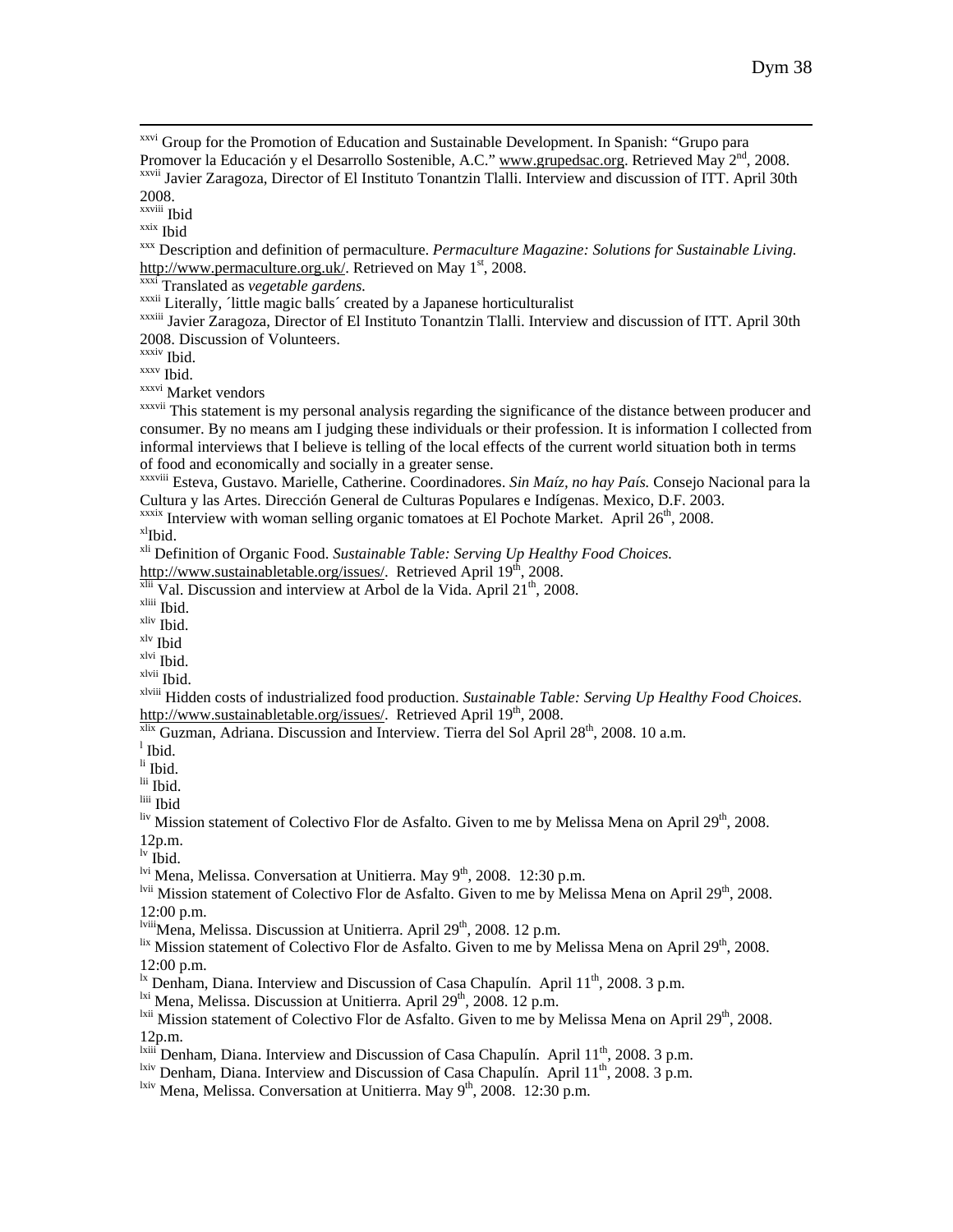# *Bibliography*

 $\overline{a}$ 

- Barry, Tom. *Zapata's Revenge: Free Trade and the Farm Crisis in Mexico*. South End Press, Boston, Massachusetts. 1995.
- Berry, Wendell. *The Art of the Commonplace: The Agrarian Essays of Wendell Berry.* Counterpoint Press, United States of America. 2002.
- Di Chiro, Giovanna. *Nature as Community: The Convergence of Environment and Social Justice.* In: Michael Goldman (ed.), *Privatizing Nature: Political Struggles for the Global Commons*. London: Pluto Press, 1998. (120-143).
- The Ecologist. *Whose Common Future? Reclaiming the Commons*. Earthscan Publications Ltd, London. 1993.
- Esteva, Gustavo. Marielle, Catherine. Coordinadores. *Sin Maíz, no hay País.* Consejo Nacional para la Cultura y las Artes. Dirección General de Culturas Populares e Indígenas. Mexico, D.F. 2003.
- Goodman, David. Redclift, Michael., Eds. *Environment and development in Latin America: The politics of sustainability*. Manchester University Press, Manchester, 1991.
- IndyMedia.Org definition of *caracoles.* http://www.indymedia.org.uk/en/.html. Updated Jan. 2005. Retrieved May 7th 2008.
- Inso. *Manual de Técnicas de Defensa Ecología. 2ª. Edición aumentada y actualizada*. Impreso en Talleres Gráficos Independencia. S.A. de C.V. Oaxaca, México. 1990.
- IPC Food Sovereignty Website. [http://www.foodsovereignty.org/new/.](http://www.foodsovereignty.org/new/) Retrieved April  $12<sup>th</sup>$ , 2008.
- LocalHarvest.Com. <http://www.localharvest.org/csa/>. Retrieved on May 1, 2008.
- *Permaculture Magazine: Solutions for Sustainable Living.*  <http://www.permaculture.org.uk/>. Retrieved on May  $1<sup>st</sup>$ , 2008.
- Rodarte, Olivia Acuña. *Toward an Equitable, Inclusive, and Sustainable Agriculture: Mexico's Basic Grains Producers Unite*. In Wise, Timothy A. Salazar, Hilda. Carlsen, Laura. Eds. *Confronting Globalization: Economic Integration and Popular Resistance in Mexico*. Kumarian Press, Bloomfield, Connecticut, USA, 2003. (129-148).
- Rosset, Peter M. *Food is Different: Why We Must Get the WTO Out of Agriculture*. Zed Books, London. 2008.
- SICE: Trade Policy Developments NAFTA. *Text of the Agreement*. [http://www.sice.oas.org/Trade/NAFTA/](http://www.sice.oas.org/Trade/NAFTA/NAFTATCE.ASP) . Retrieved on April 31st, 2008.
- *Sustainable Table: Serving Up Healthy Food Choices.* [http://www.sustainabletable.org/issues/.](http://www.sustainabletable.org/issues/) Retrieved April 19<sup>th</sup>, 2008.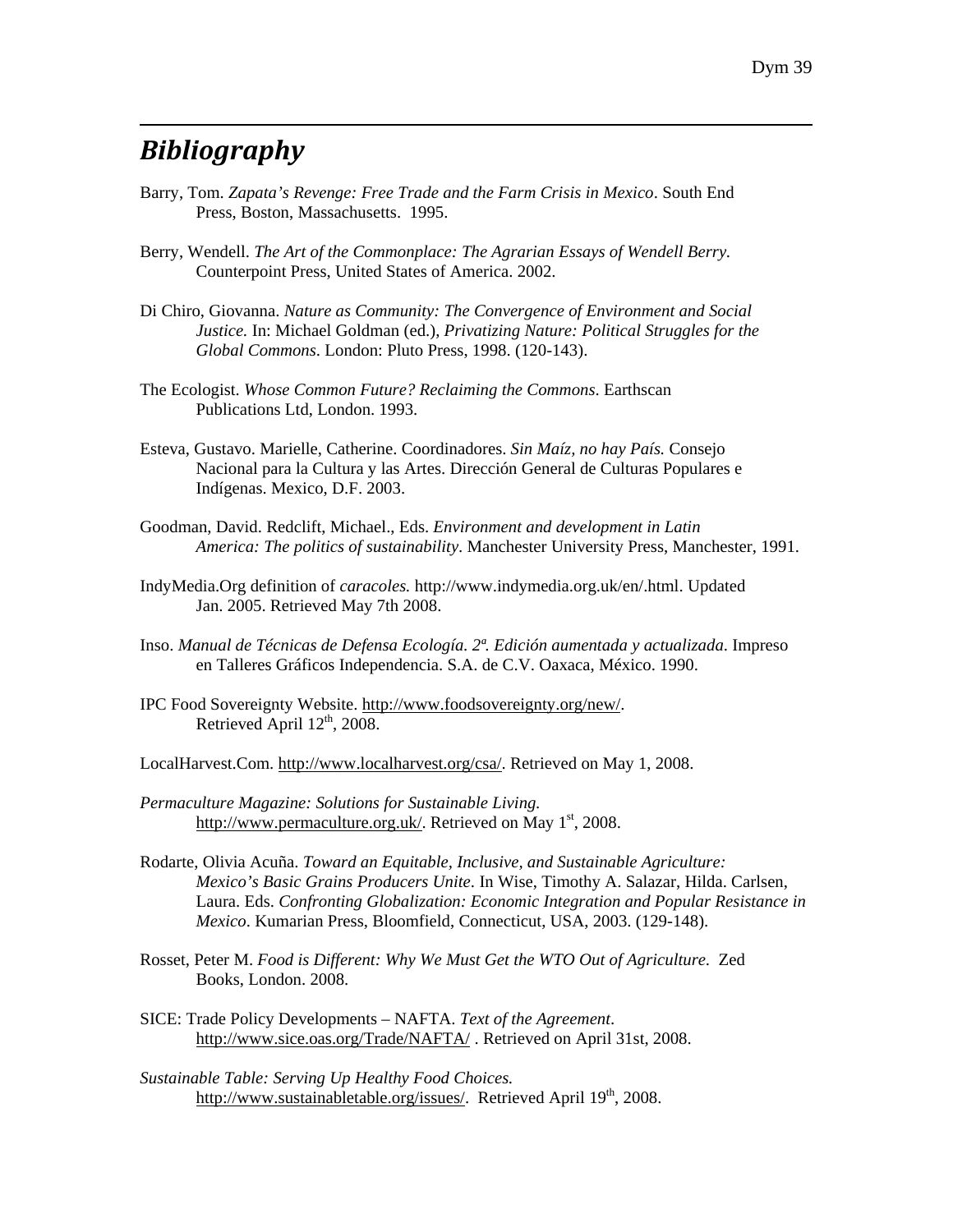# *Interviews*

 $\overline{a}$ 

- Denham, Diana. Interview and Discussion of Casa Chapulín. Oaxaca, Mexico. April 11<sup>th</sup>, 2008. 3 p.m.
- Esteva, Gustavo. Specific Questions and Group Discussion at his home in Oaxaca, Mexico. March, 2008. 10 a.m.
- Guzman, Adriana. Discussion and Interview. Tierra del Sol. Oaxaca, Mexico. April 28<sup>th</sup>, 2008. 10 a.m.
- Javier Zaragoza, Director of El Instituto Tonantzin Tlalli. Interview and discussion of ITT. April 30th 2008. 5 p.m.
- Lorenz, Catherine. Puente PowerPoint and Discussion. Puente Office, Oaxaca, Mexico. April 25th 2008. 6 p.m.
- Mena, Melissa. Conversation and Interview at Unitierra. Oaxaca, Mexico. May 9<sup>th</sup>, 2008. 12:30 p.m.
- Nadeau, Val. Discussion and interview at Arbol de la Vida. Oaxaca, Mexico. April 21<sup>th</sup>, 2008. 6 a.m.